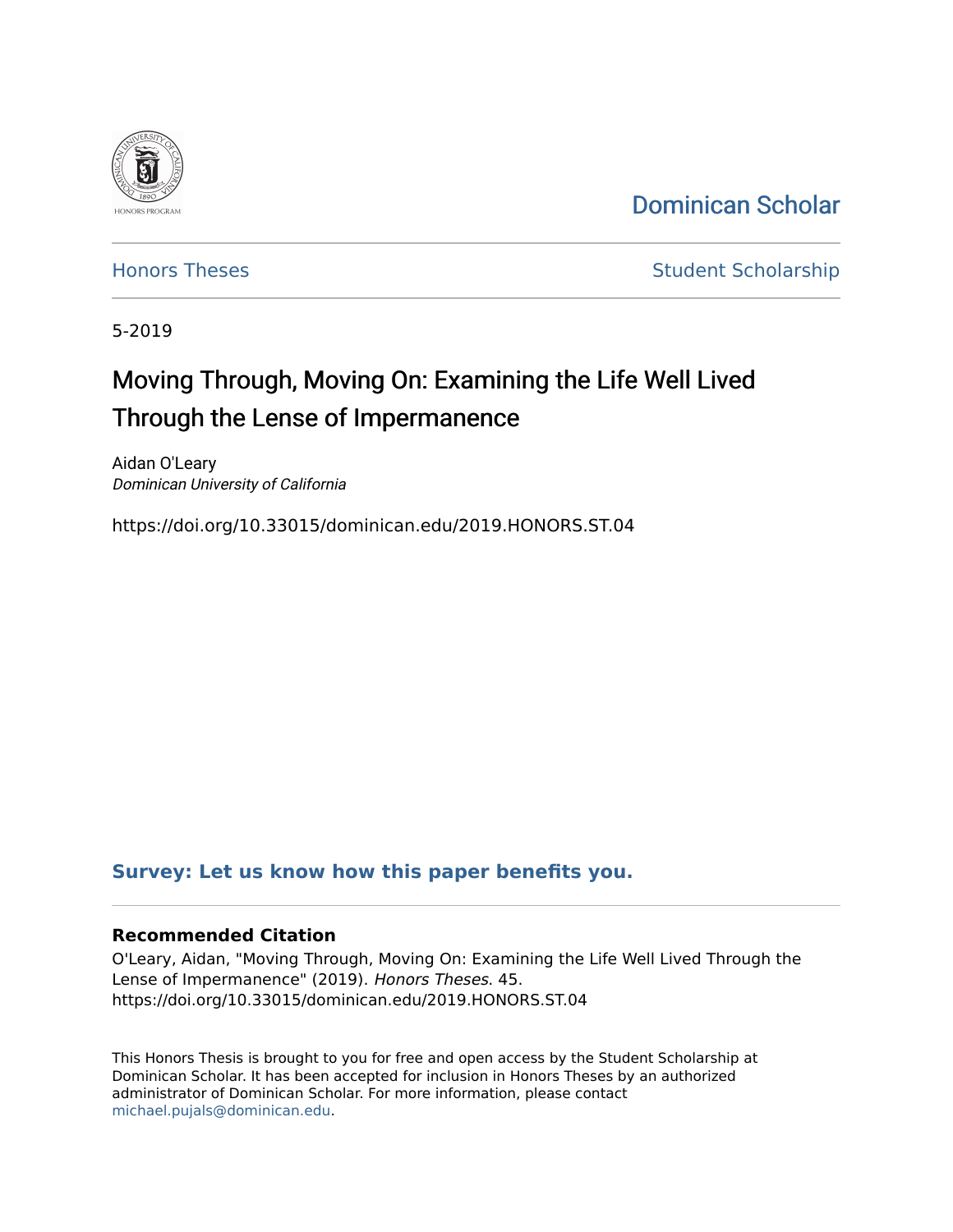# **Moving Through, Moving On: Examining the Life Well Lived**

### **Through the Lense of Impermanence**

#### **Abstract**

This thesis explores the themes from Walking Each Other Home, the work I choreographed as part of my graduation requirements in the Alonzo King Lines BFA Program at Dominican University. I begin by making the case for the academic discussion of dance, including barriers to the development of the field and my place in it. Asserting that dance is a subject of religious merit, I place my piece within a broader context of dance pieces that deal with topic and themes of myth and spiritual truth. I then give a brief overview of Buddhism, centering around the Four Noble Truths and their connection to love as it is defined in Buddhism; loving-kindness, compassion, joy, and inclusiveness. From there I discuss the process and production of my piece, Walking Each Other Home, which has its roots in Buddhist thought and understanding. Reflecting on the process, I relate the construction of the piece to Buddhist principles, and see where I upheld and deviated from them. Unfolding from the original question of "what makes life worth living?", I rehash the journey that I took throughout the creation of the piece, ultimately realizing that the way I constructed my piece didn't reflect the truths I was trying to describe, and resolving to learn from the experience as an example of Buddhist praxis. It is my hope that this thesis will encourage the further development of dance as an academic area of study, provide a context with which to place the development I have undergone throughout my college career, and serve as a reminder that the proper response to the suffering inherent in our world is compassionate, loving understanding.

#### **Document Type**

Honors Thesis

#### **Degree Name**

Bachelor of Fine Arts

#### **Department**

Music, Dance and Performing Arts

#### **First Reader**

Gay Lynch, PhD

#### **Second Reader**

Casey Thorne, MFA

#### **Keywords**

dance, Buddhism, philosophy, choreography, Senior Project

#### **Subject Categories**

Buddhist Studies | Dance | Other Arts and Humanities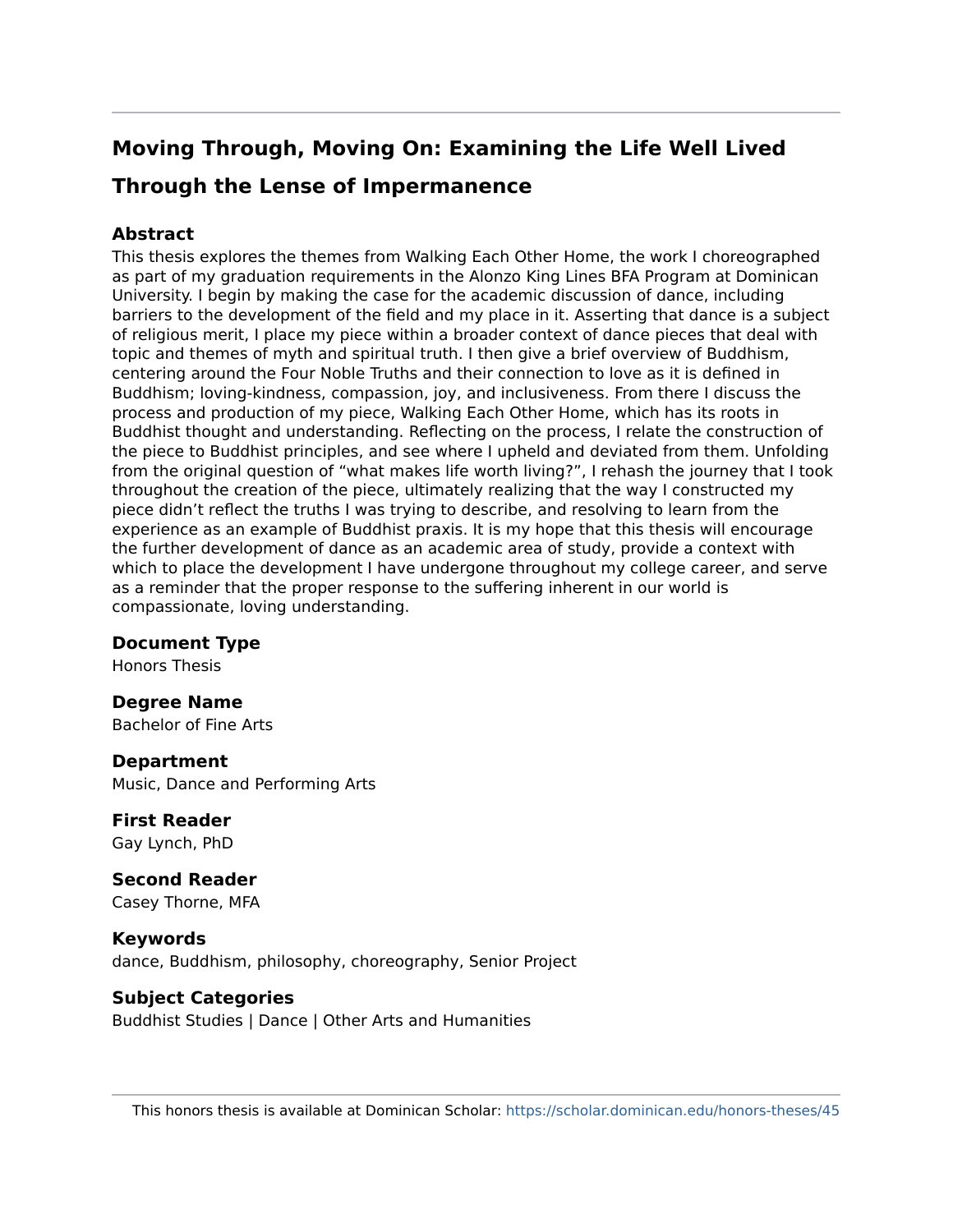#### Moving Through, Moving On: Examining the Life Well Lived Through the Lense of Impermanence

By

Aidan O'Leary

Submitted in partial fulfillment of the requirements of the Dance Department and the Honors Program Dominican University of California 2019

First Reader: Gay Lynch, Ph.D. Department of Religion and Philosophy

Second Reader: Casey Thorne, MFA

Honors Director: Lynn Sondag, MFA Department of Art, Art History, and Design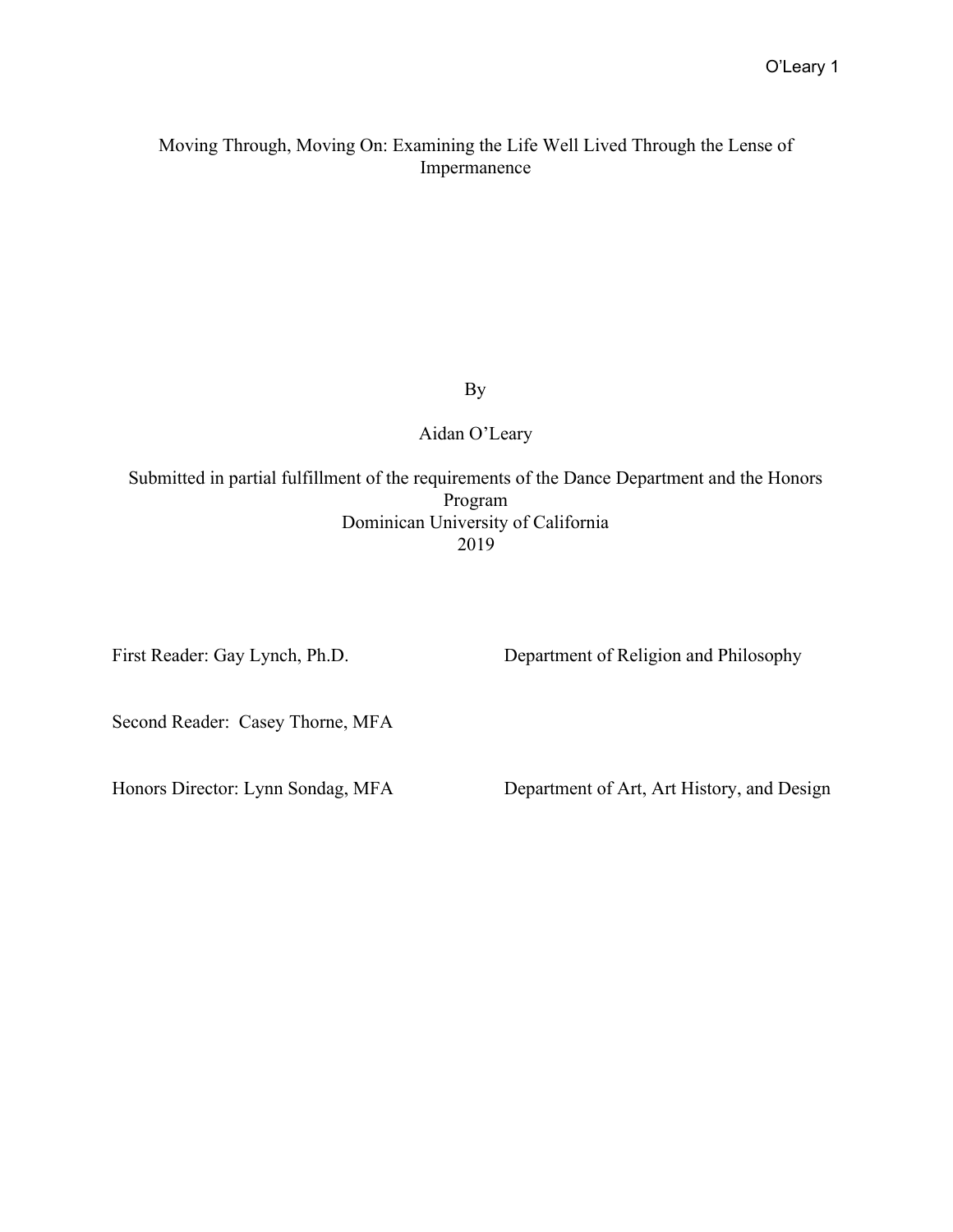ABSTRACT: This thesis explores the themes from *Walking Each Other Home*, the work I choreographed as part of my graduation requirements in the Alonzo King Lines BFA Program at Dominican University. I begin by making the case for the academic discussion of dance, including barriers to the development of the field and my place in it. Asserting that dance is a subject of religious merit, I place my piece within a broader context of dance pieces that deal with topic and themes of myth and spiritual truth. I then give a brief overview of Buddhism, centering around the Four Noble Truths and their connection to love as it is defined in Buddhism; loving-kindness, compassion, joy, and inclusiveness. From there I discuss the process and production of my piece, *Walking Each Other Home*, which has its roots in Buddhist thought and understanding. Reflecting on the process, I relate the construction of the piece to Buddhist principles, and see where I upheld and deviated from them. Unfolding from the original question of "what makes life worth living?", I rehash the journey that I took throughout the creation of the piece, ultimately realizing that the way I constructed my piece didn't reflect the truths I was trying to describe, and resolving to learn from the experience as an example of Buddhist praxis. It is my hope that this thesis will encourage the further development of dance as an academic area of study, provide a context with which to place the development I have undergone throughout my college career, and serve as a reminder that the proper response to the suffering inherent in our world is compassionate, loving understanding.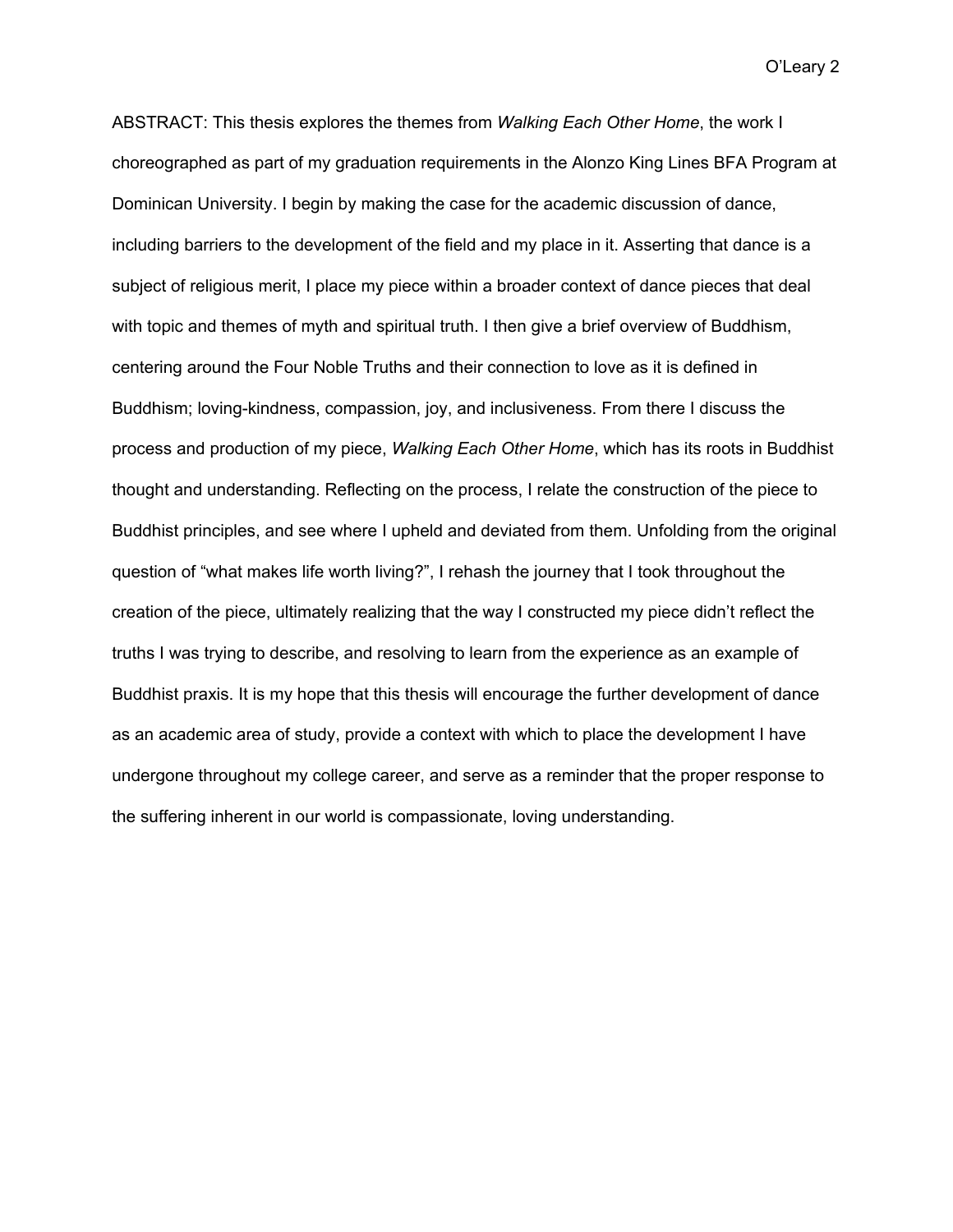My thesis comes about at the confluence of many factors in my life, and centers around my academic experiences in my studies at Dominican University, namely the creation of a dance piece as part of my graduation requirements. While I developed the piece over the course of my senior year, the ideas I tried to express have been germinating for years. My study of dance has thrust me into a world where driven, passionate people attempt to stretch the boundaries of the possible and pursue excellence in their field. I have seen my classmates, teachers, and members of the wider community overcome every obstacle to share what they love. In my broader life, too, I have seen the lengths that people are able to go, and the suffering they will endure, in order to attempt or accomplish their heart's desires. It seems to me that love, and the continual focus on it in the face of life's trials, has a transcendent quality, enabling us to surpass our estimations of what we are capable of, and provide a benefit to the world that goes beyond transactional give and take.

The embrace of love as a way to rise above the trials of life is a practice that is found at the heart of Buddhism, a philosophy and religious tradition that has been a companion to me throughout my college experience. The Buddha stressed the centrality of love as the core of an enlightened worldview, with each of the four aspects of love forming a cornerstone of noble living. Buddhism calls for humanity to embrace the suffering that comes along with existence, using love as a way to transmute that suffering into healing and transformation. *Walking Each Other Home*(*WEOH)* was my attempt at expressing the idea of embracing suffering with love, and my way of engaging in the praxis of Buddhist ideas within dance, using my art as context for my continual exploration of these philosophies. In that exploration I found that many of the ups and downs of the process of making my piece could be explained in Buddhist frameworks, and have used this thesis as a way to reflect on the larger themes at work in my fleeting process.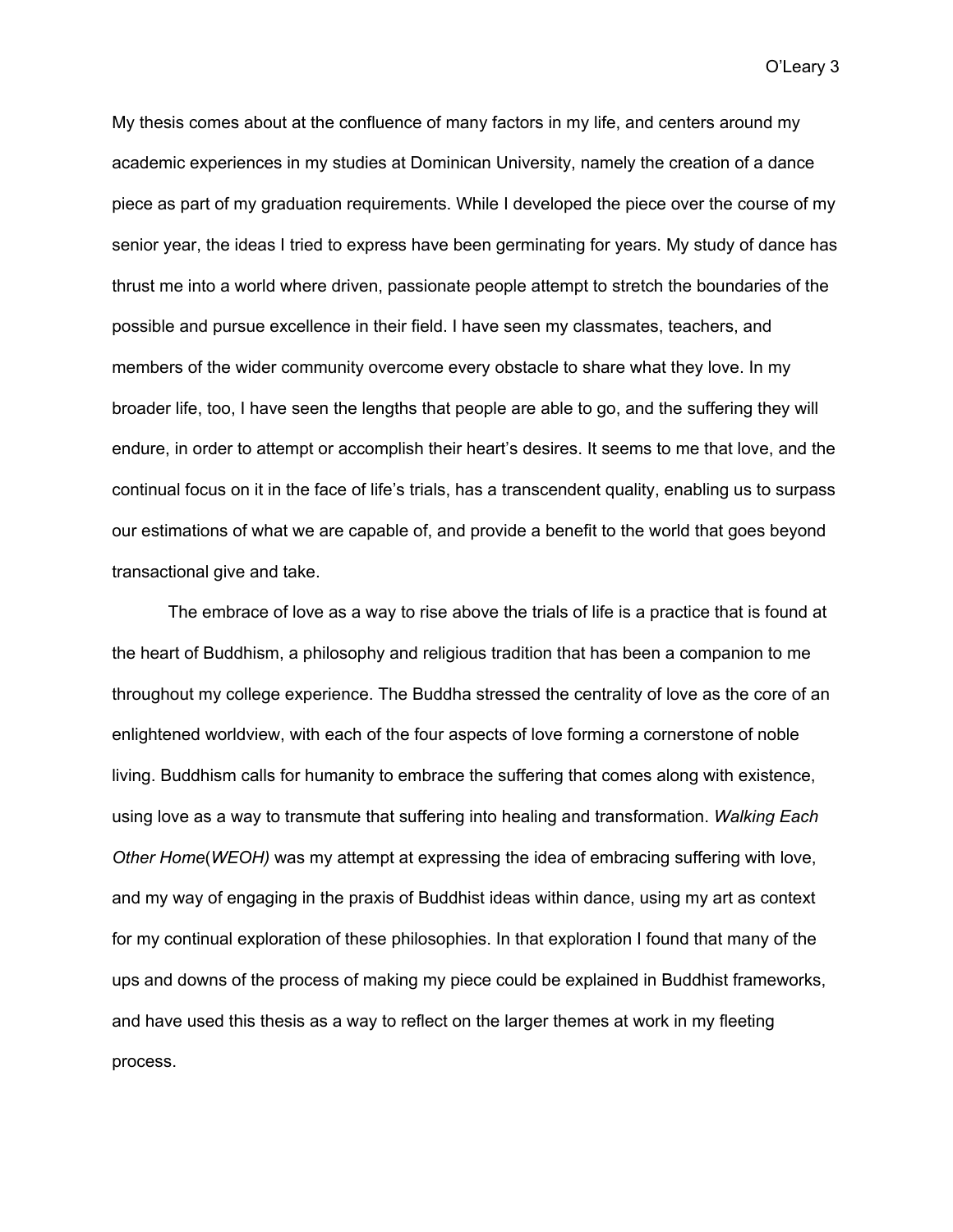This thesis is an exploration of the foundations of the life well lived, as well as the eternal truths that I believe enable us to reach beyond the realm of the human and into the universal. Drawing on Buddhist Dharma and the discussions and process that occurred during the construction of my piece, I will attempt to make the case for a generous giving of life and love in the face of impermanence and suffering. Working within the context of Buddhist philosophy, although suffering and bad fortune is inevitable, the gift of conscious discernment allows humanity to confront suffering and use it to create a better world. It should be stated that there are no hard conclusions to be found in this paper about the right way to create a dance piece, the true nature of human existence, or the supremacy of Buddhist thinking. This thesis can instead be a representation of a lived process of engagement with big questions, as opposed to a finished product of inquiry. Art is a means of engaging with the nature of reality and reflecting deep lessons about questions that other human endeavors fail to entirely grasp. For my dancers, myself, and hopefully the audience, *WEOH* was a reflection of reaching more fully into the nature of human life.

Before investigating dance through the lense of philosophy and religion, it is essential to make the case for the validity of the academic analysis of dance construction. Dance academia has been underdeveloped compared to other art forms, in part because of the difficulty in documenting and preserving primary sources: namely, the ethereal dances themselves (Young 3). The rise of video documentation has helped to preserve culturally significant dances for the next generations of dancers and audiences, but prior to that development the only form of documentation of dance resided in esoteric and complex notation forms like Feuillet notation and Labanotation; that is, of course, apart from the living, embodied preservation of dances through choreographers and those who restaged their works. Since dance has been mainly preserved and expounded upon by direct transmission from one generation of dancers to the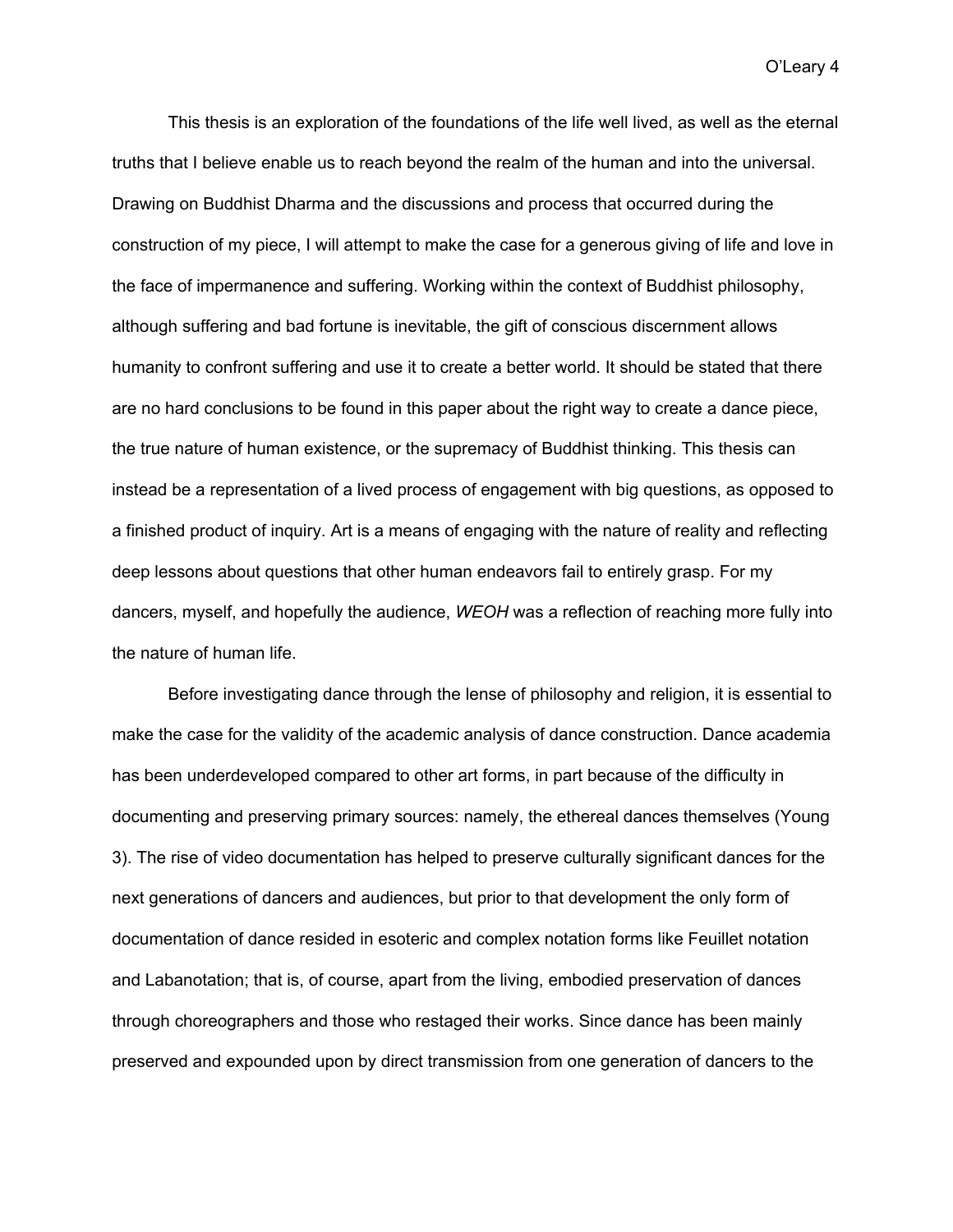next, dance study has historically resided almost entirely in the studio. This creates a perception among dancers and dance teachers alike that learning about dance history is secondary to the actual practice of dancing (Young 3-4).

The devaluing of the academic study of dance creates a self-perpetuating cycle of devaluation that prevents serious development of dance education. The view of dance academia as lesser than other academic studies of art, like musical notation or art history, has led to a lack of trained, articulate teachers of dance history. While schools may try to compensate by using amateur dance historians or untrained dancers as teachers, the field as a whole still suffers from a lack of adequately trained members. This in turn creates the perception that dance is a field that is not worthy of serious academic discourse. That perception leads to a lack of importance placed on collecting primary sources for academic discussion in the first place. While there are significant challenges to the collection of academic materials because of the public and internal perception of dance, the difficulty in preserving primary sources for later study lies not only in the difficulties of notating or properly recording works, but in the dissemination of those primary sources. The guarded nature of choreography, seen as intellectual property and therefore subject to being plagiarized, creates an environment that stifles the access of those interested in dance history to a wide range of works from disparate techniques and time periods (Young 6). All of these factors reinforce each other, suppressing the development of dance as an academic pursuit. Tricia Henry Young succinctly describes the issue at hand, saying:

"In the case of dance [...] lack of value of dance leads to lack of documentation and collection of primary sources and lack of interest in accessing what does exist, leads to diminished potential and incentive for creation of history curricula and a body of literature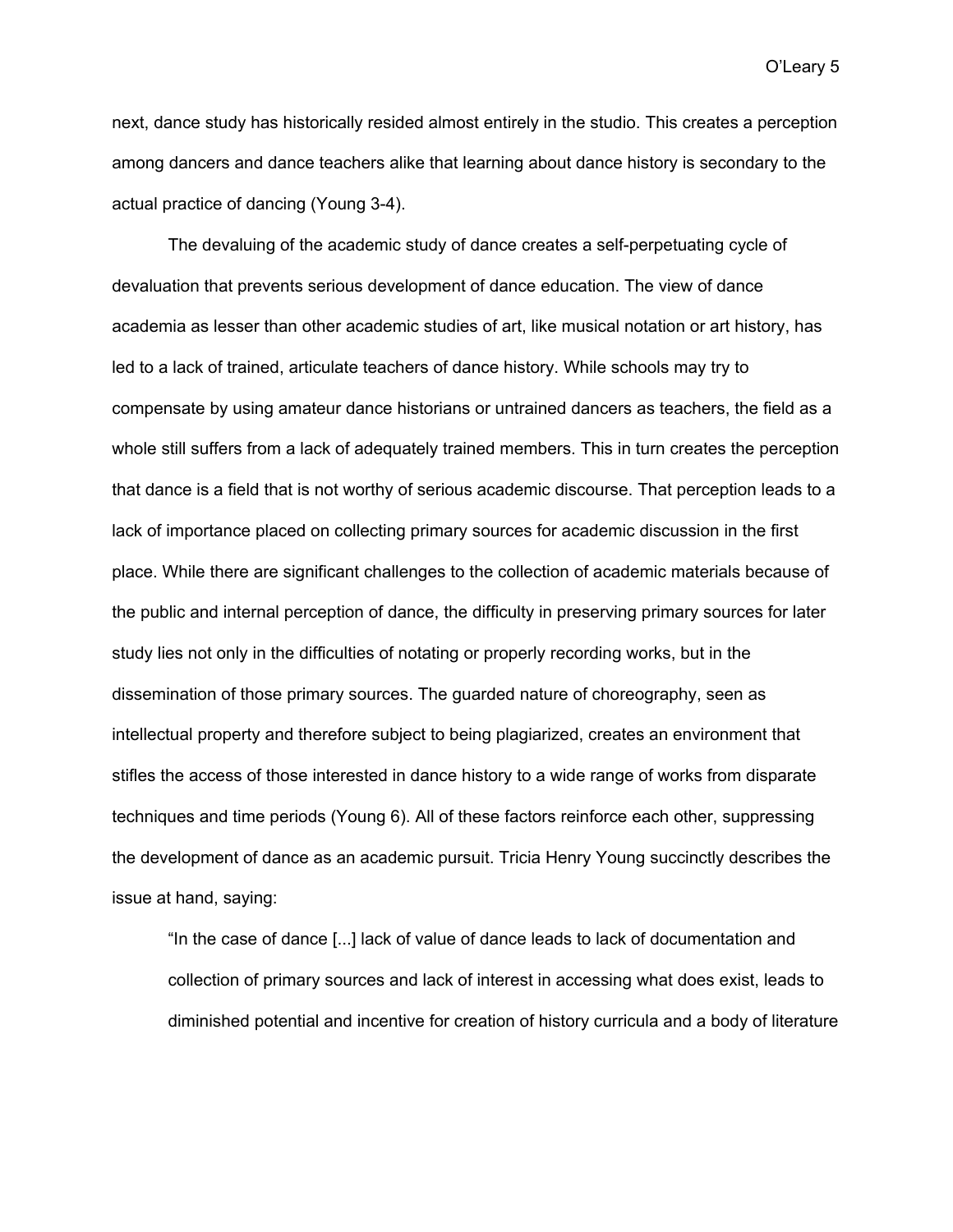in the field, leads to reinforcement of devaluation of dance, leads to continued lack of capacity and access to sources, and so on." (2)

In writing this thesis, I felt hamstrung by the lack of examples of dance literature that were presented to me throughout my education as a dancer. While this paper is a required part of my education through Dominican University, I found in it a new appreciation for the importance of writing about dance as a means for communicating the messages within dance works, as well as a means for talking about how dance practices can be interpreted and displayed to a wider audience.

I pair philosophy, religion, and dance together because I believe that the proper context to place discussions of dance-making and dancing are the religious and philosophical. This is not the norm, but I follow in a long line of dancers and choreographers who chose to explore the deepest intuitions of humanity and the divine in their works through both form and subject matter. Choreographers like August Bournonville, Martha Graham, and Alvin Ailey used their vocation to produce works that addressed both mythology and spiritual truths. Martha Graham produced a suite of works that drew from Greek mythology to dive into the depths of human emotion (Benjamin 2013). Alvin Ailey's *Revelations* explores Christianity and the spirit of the Baptist religion as it was presented to him growing up in rural Texas in the early 20th century (Revelations AA). August Bournonville wrapped religion and dance up together entirely, choosing to use dance as his expression of piety (Jurgenson). These choreographers, and the works they produced, should be viewed as original and nuanced entries into the conversation of religion and philosophy. Yet, because this research and exploration is situated in the physical body, they are not widely discussed outside of dance circles.

While the cultural perception of dance, in academia and otherwise, is partially to blame for this error of omission, so too is our inability to look past text for definitive accounts and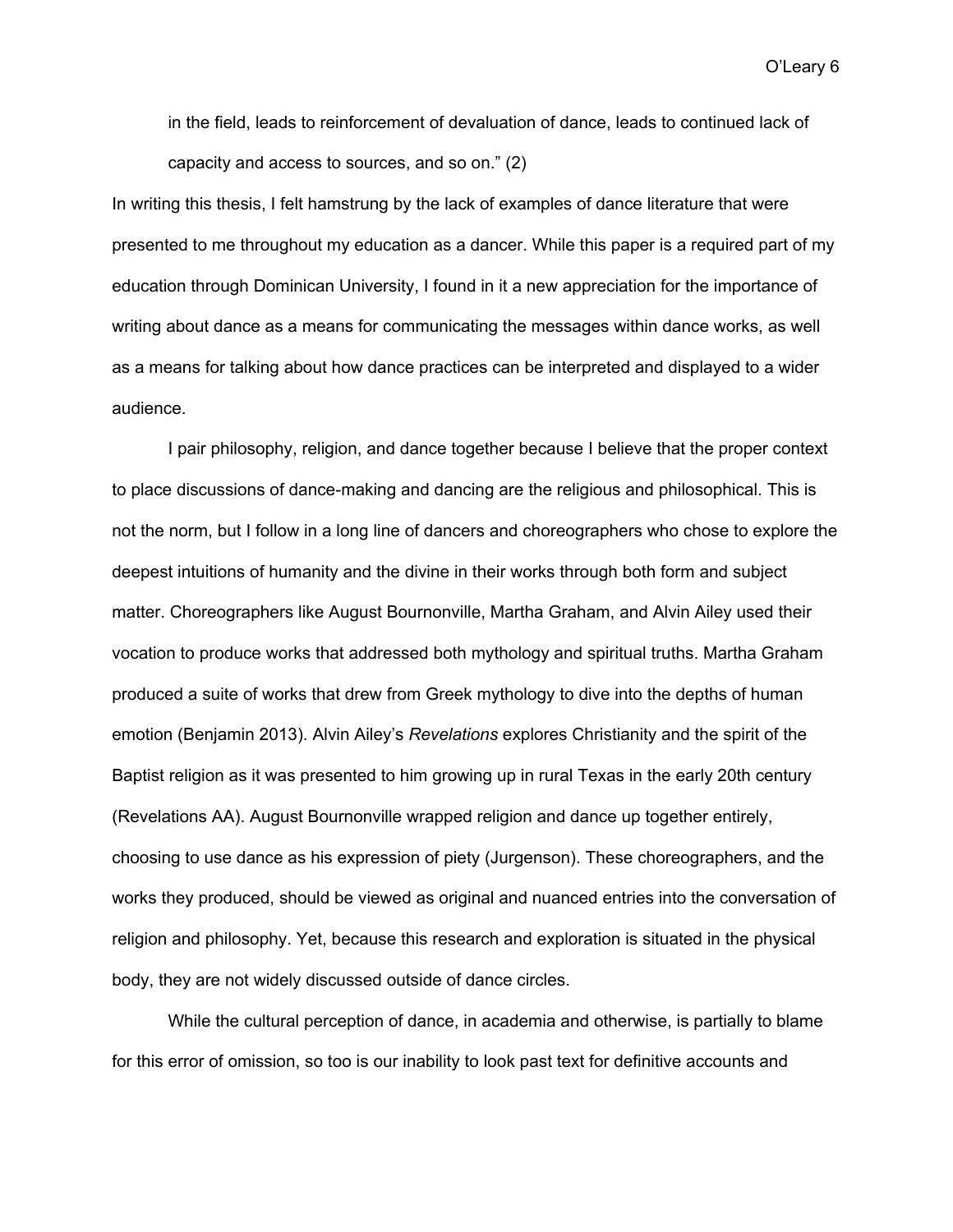wisdom in the realm of religion and philosophy. While the written word is an invaluable tool for reflection and discovery, it is imperative to recognize other forms of experiential learning. Dance, or bodily movement or becoming, is one such form. As Lawrence Sullivan states in his seminal work, "Seeking an End to the Primary Text", "[A] non textual basis for reflecting on the human spirit's engagement with the world is the image of the body itself" (56). The viewing of dance is a way for an audience to engage with the world through the presentation and manipulation of the body on the part of a skilled conduit. Furthermore, the practice of dance is a direct engagement with ideas on a level of understanding that incorporates but ultimately surpasses the thinking mind. What better way to grapple with the inherent dichotomy of religion, that split between mystical experience and abstract understanding? Sullivan lifts up alternatives to text in order to highlight the world outside the boundaries of intellectual, text-based understanding. Speaking of the limits of text, he says "we must probe the meaning of the fact that the religious conditions of humanity lie largely beyond sacrality of scripture" (44-45). Dance, throughout time and across its many variations in form, has served as a vehicle for artists and religious practitioners to probe for answers to the deepest questions of human experience and our relationship to the eternal. For those who practice it and for those who view it, dance can be a religious experience.

This thesis is an attempt at marrying the experiential and the abstract, blending the written word with an embodied praxis. Writing about my experience is invaluable to me, and serves as a way of preserving my work while advocating for more depth of academic study in dance. That said, neither aspect of this communication will ever be complete. Dance, in all its ability to give an experience, cannot draw on words and common understanding of those words to make a succinct point. Yet, in leaning on text in order to communicate the essence of my work, the actual experience of viewing the work is lost, irreparably impairing the ability to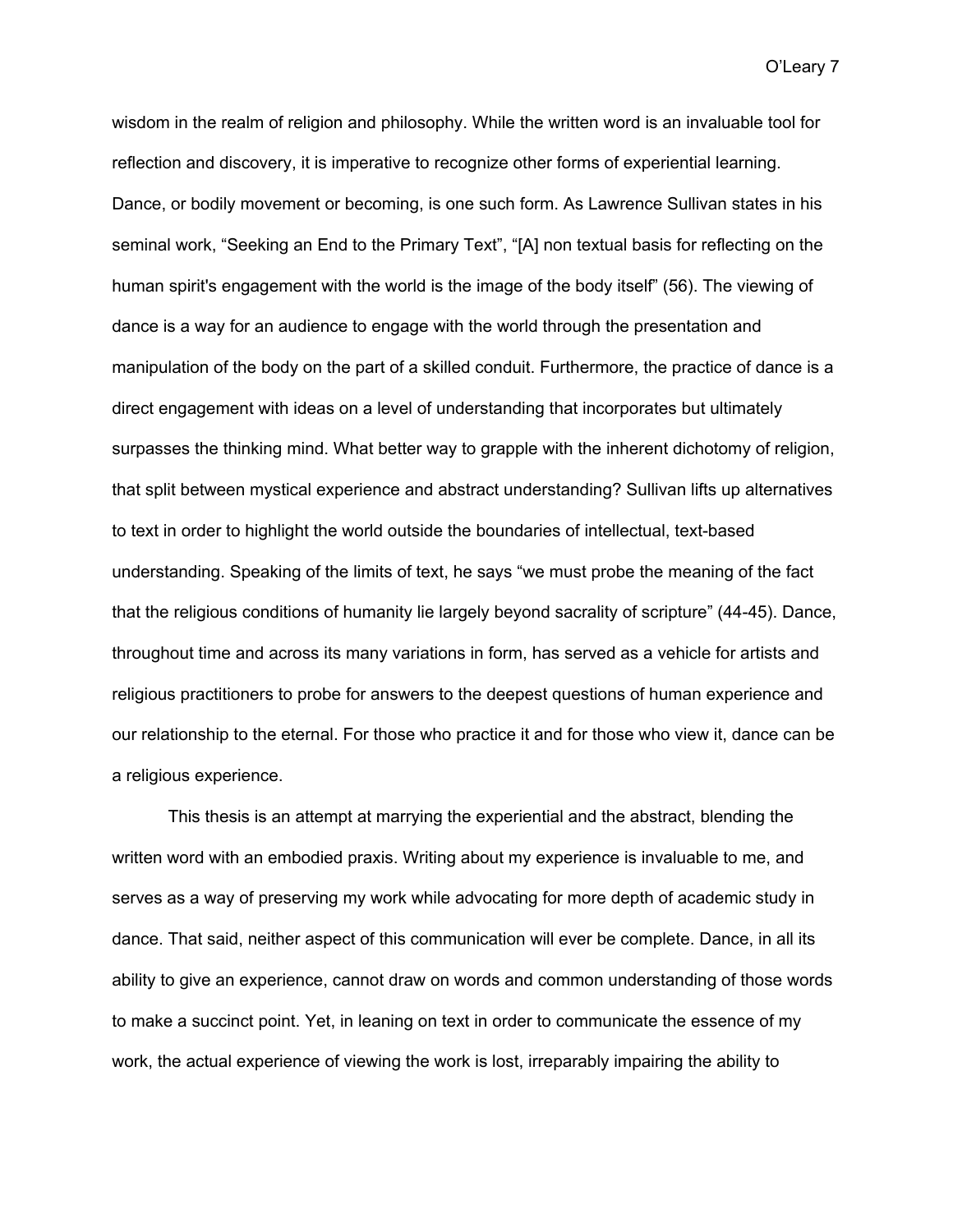communicate the dance on its terms and in its original language. Sullivan describes this quandary of stuffing experience into text: "Lost in [text] is the struggle of the human imagination with the chaos inherent in the matter of speech (breath, muscles, organs, bones). The force of imagination organizes the corporeal mass of the body into cultural orders that reflect those imaginative efforts and processes" (46-47). While there are many reasons why dance scholarship is lacking, perhaps the most universal issue is that there is nothing that can replace the experience of being in the theater, watching a piece unfold.

#### *Buddhism, Suffering, and Love*

Though my exploration of Buddhist thought began four or five years ago, the history of Buddhism stretches back more than 2600 years to the birth of Siddhartha Gautama, the historical Buddha. A prince and member of the nobility, he was sheltered from the harsh realities of human suffering by his father, who kept him enclosed in luxury to prevent him from ever learning the truth. One day, when he was 29 years old, he rode in a carriage outside the walls of his palace, and was confronted with a sick person, an old man, and a corpse lying in the road. Shaken by viewing disease, aging, and death, he was comforted by seeing a wandering holy man, who represented the path of seeking enlightenment (O'Brien 2018). He renounced his title and luxuries, left his family, and went in search of the answer to the suffering inherent to being alive. Seeking purity of mind and body, he adopted extreme ascetic practices, believing that self-denial would bring wisdom. He also sought out teachers who would impart their wisdom, but none were able to bring Siddhartha peace. After six years, he had reached his wit's end, and sat himself down at the roots of a bodhi tree, resolved not to move until he had reached enlightenment. Accounts vary, but after a day and night, or three, of confronting the depths of his doubt and the tricks of Mara, a representation of sensory pleasure and the illusory nature of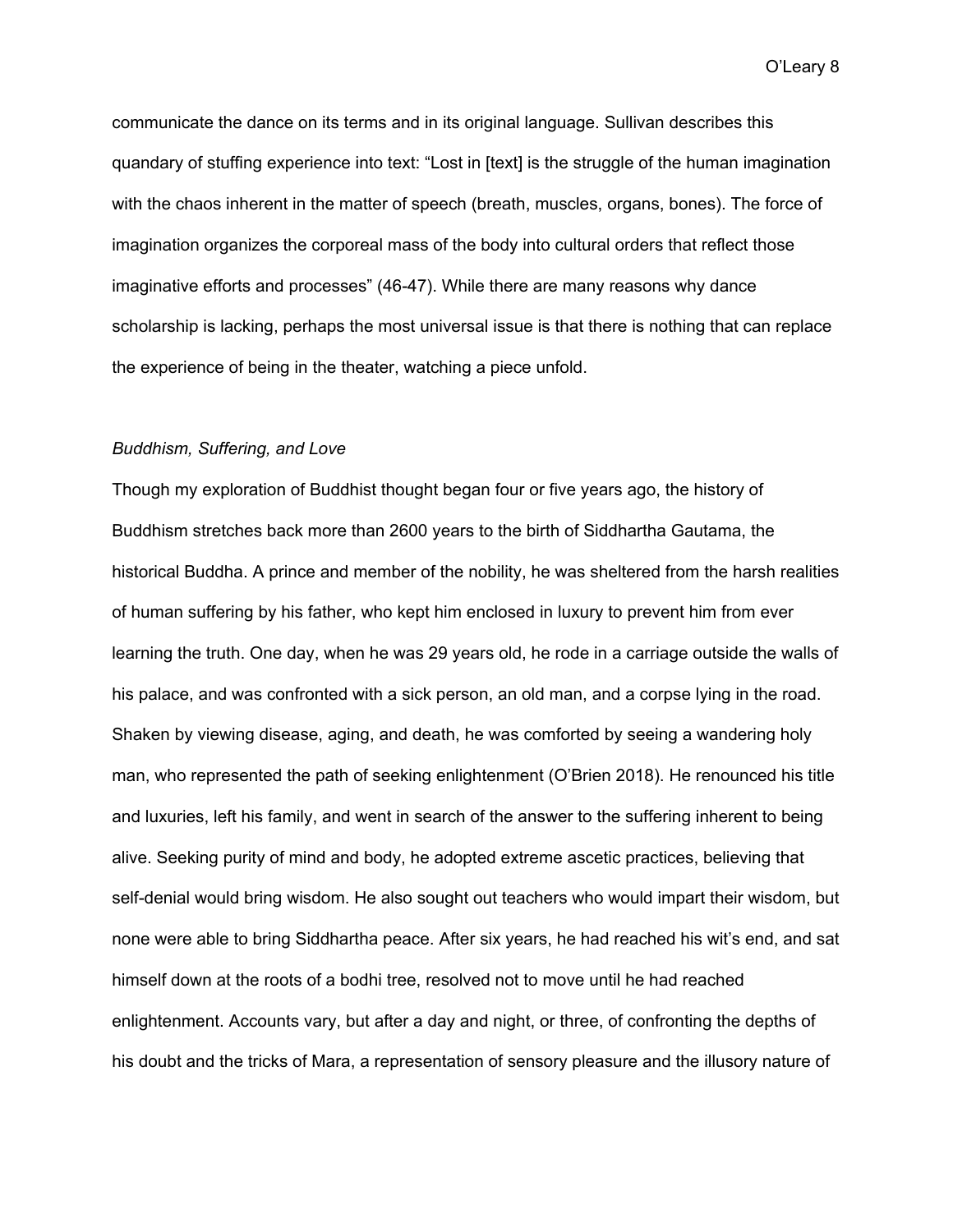the world, he attained enlightenment. He stayed meditating under the bodhi tree for another 49 days, basking in the peace and awareness of true reality that he had attained. After determining that he could not rightfully ascend to Nirvana, transcending life and death, without clearing a path for all others to attain enlightenment, he arose and began wandering the land, teaching the Dharma, or ultimate truth, to all those he encountered.

The basis of the Dharma is found within the Four Noble Truths, which form the original insight that propelled Siddhartha on his journey to becoming the Buddha. Those four truths are:

- 1. All That all forms of being, human and otherwise, are afflicted with suffering.
- 2. That the cause of this suffering is Craving, born of the illusion of a soul.
- 3. That this suffering has a lasting end in the Experience of Enlightenment (Nibbana) which is the complete letting go of the illusion of soul and all consequent desire and aversion.
- 4. That this peaceful and blissful Enlightenment is achieved through a gradual training, a Path that is called the Middle Way or the Eightfold Path (Buddhism for Beginners).

These truths, simple yet profound, form the basis of the Buddhist tradition. The Buddha's prescription for suffering lies in the Eightfold Path, a mode of living that emphasizes proper conduct, unhindered by excess or unnecessary restraint. In combination with and encompassing meditation and the cultivation of wisdom, the Eightfold Path promises freedom from suffering and the cycle of death and rebirth that all living beings are subject to. The Buddha taught that suffering is threefold. It is created out of the realities of life which the Buddha witnessed on his first excursion outside his palace: pain, aging, and death. It is born of desire, which develops in an attempt to circumvent the realities of our impermanent existence. And it is born out of the lack of attainment of enlightenment, which prevents truly lasting contentment, since humanity is still at the mercy of conditioned experience without that attainment (BBC 2). The Buddha taught that the achievement of enlightenment could be attained by anyone, within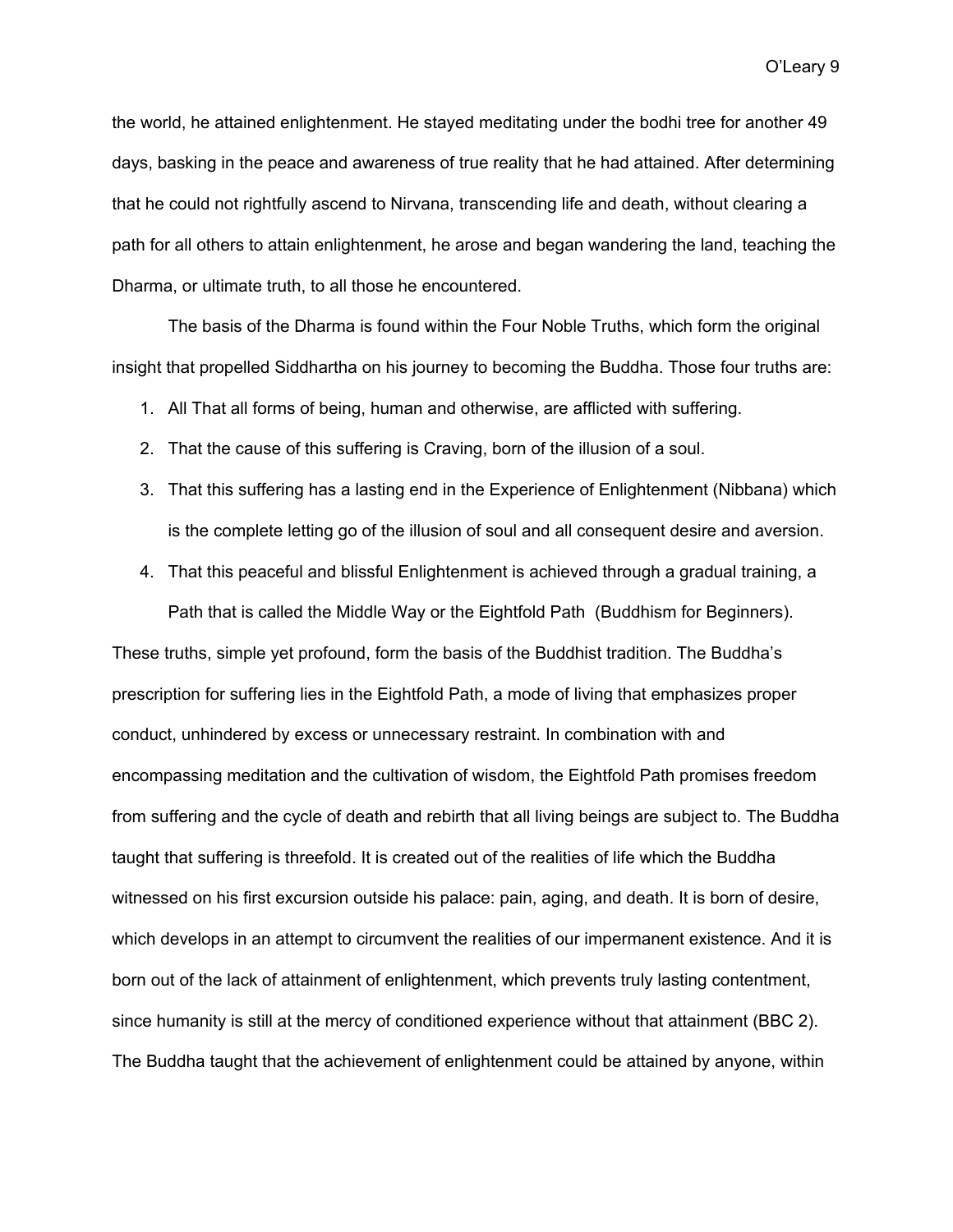the confines of a lifetime. As recorded in the *Dhammapada*, one of the central texts of the Pali canon, which forms the basis for Theravada Buddhism: "Those whose minds have reached full excellence in the factors of enlightenment, who, having renounced acquisitiveness, rejoice in not clinging to things — rid of cankers, glowing with wisdom, they have attained Nibbana [Nirvana, Sanskrit] in this very life" (Verse 89). This radical notion that freedom from suffering was attainable to everyone resulted in the adoption and development of Buddhist practices across many different regions, peoples, and time periods. The unifying factor was the same: those who were suffering sought the truth behind and the end of suffering, much like Siddhartha did.

The philosophical bedrock of both Buddhism lies in the concept of impermanence. This has two facets, the impermanence of the external world, and the impermanence of the internal being. The Buddhist view on the impermanence of the external world can be summed up succinctly with this line from the Upatissa-Pasine, a section of the Mahavagga, which describes the Buddha's journey after his enlightenment and the spread of his message. One of his first disciples, Venerable Assaji, is heading into town to collect alms, and is confronted by a wanderer, who, noting his obvious enlightened state, asked "what is your teacher's teaching? What does he proclaim?'' The conversation went as follows:

I am new, my friend, not long gone forth, only recently come to this Dhamma [Dharma, Sanskrit] & Discipline. I cannot explain the Dhamma in detail, but I will tell you the gist in brief.

[...]

Whatever phenomena arise from cause:

their cause

& their cessation.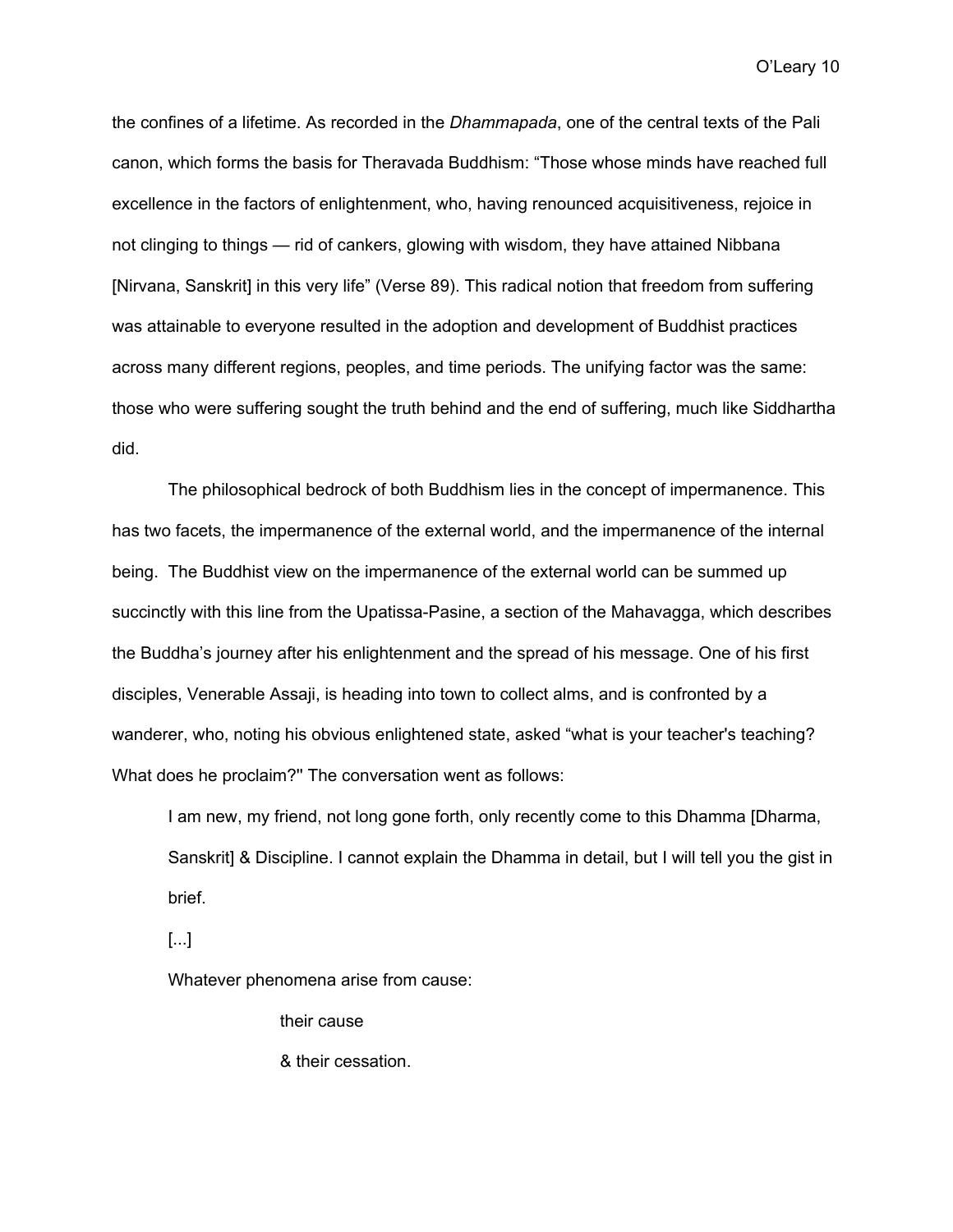Such is the teaching of the [Buddha],

the Great Contemplative.

Then to Sariputta the wanderer, as he heard this Dhamma exposition, there arose the dustless, stainless Dhamma eye: 'Whatever is subject to origination is all subject to cessation.'

Even if just this is the Dhamma,

you have penetrated

to the Sorrowless (asoka) State

unseen, overlooked (by us)

for many myriads of aeons.

As can clearly be seen, the external world is not a permanent creation in Buddhist thought, but rather a series of causes, effects, and cessations occurring simultaneously in an ever-changing mix. This is so central to the points Buddhism attempts to communicate that it is said that just this teaching, if properly understood, could bring enlightenment. And in fact it does, as Sariputta the Wanderer has the "stainless Dhamma eye" awakened within him.

As humans, we tend to think of humankind as exceptional in some sense, separate and different from the rest of the life on Earth and in the cosmos. Buddhism directly contradicts that sense, asserting that we are just as in flux and subject to impermanence as the rest of the universe. Aging, illness, chaos and death undermine the human condition, rendering it subject to decay over time. The universe as a whole is subject to entropy, constantly confounding any attempt at local order. Impermanence impacts our physical bodies, but it also exerts its pull on our minds and spiritual being. Buddhism teaches that there is no essential "soul," since our identities and mental characteristics are just as subject to change as our physical bodies. The fixation on the possession of a soul is just another iteration of Mara, or illusion. The Buddha is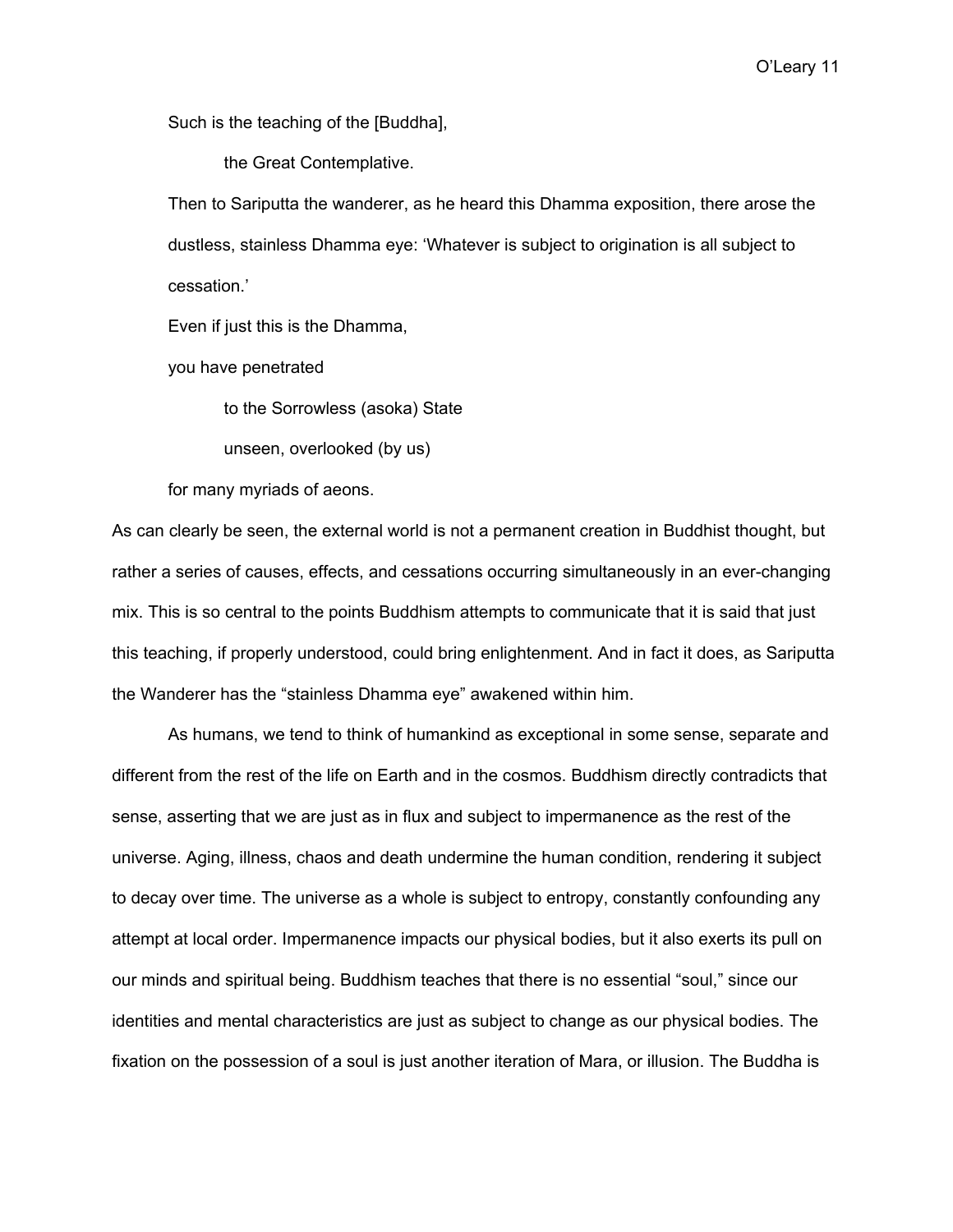very direct with his diagnosis of the decaying quality of body, mind, and soul: "Behold this body — a painted image, a mass of heaped up sores, infirm, full of hankering — of which nothing is lasting or stable!" (Dhammapada verse 147). Still, humans attempt to create a form of stability and order amidst the chaos, chasing permanence in an fleeting existence. These attempts at permanence are a result of humanity living under the spell of illusion, the very spell that the Buddha was able to break, resulting in his enlightenment. Those who are under the spell of illusion in any form are destined to suffer, since clinging to illusory notions of the world like the permanence of life or worldly pleasure will inherently produce suffering when those notions are proven incorrect. The Buddha taught that it is possible to escape the suffering that is associated with the attachment to illusory beliefs about the nature of the world through the realization of the Dhamma. Through the process of awakening to the truth of reality, humankind is able to connect to the eternal, timeless truths of the universe through perfect awareness of the present moment, freeing themselves from the influence of delusion, and the cycle of Samsara, the death and rebirth associated with the material world.

Although the Buddha was freed from the cycle of Samsara upon his enlightenment, he chose to eschew ascension to Nirvana in order to help the rest of humanity free themselves. Wandering in a world of lost beings, he was forced to confront those who were suffering time and time again in an attempt to free them from their bonds. His confrontation of the ignorant, the foolish, and the deluded was executed through love and compassion. As Thich Nhat Hanh describes in his book, *Teachings on Love*, "Love, compassion, joy, and equanimity are the very nature of an enlightened person." (Hanh 4). The four aspects of love in Buddhism, as described by Hanh, reveal the specific pathways that humans can employ to repair the world through love. Each quality flows into the other, and informs a mature, selfless love that is capable of healing the world's many ills and helping along the enlightenment of others. The first is *Metta*, known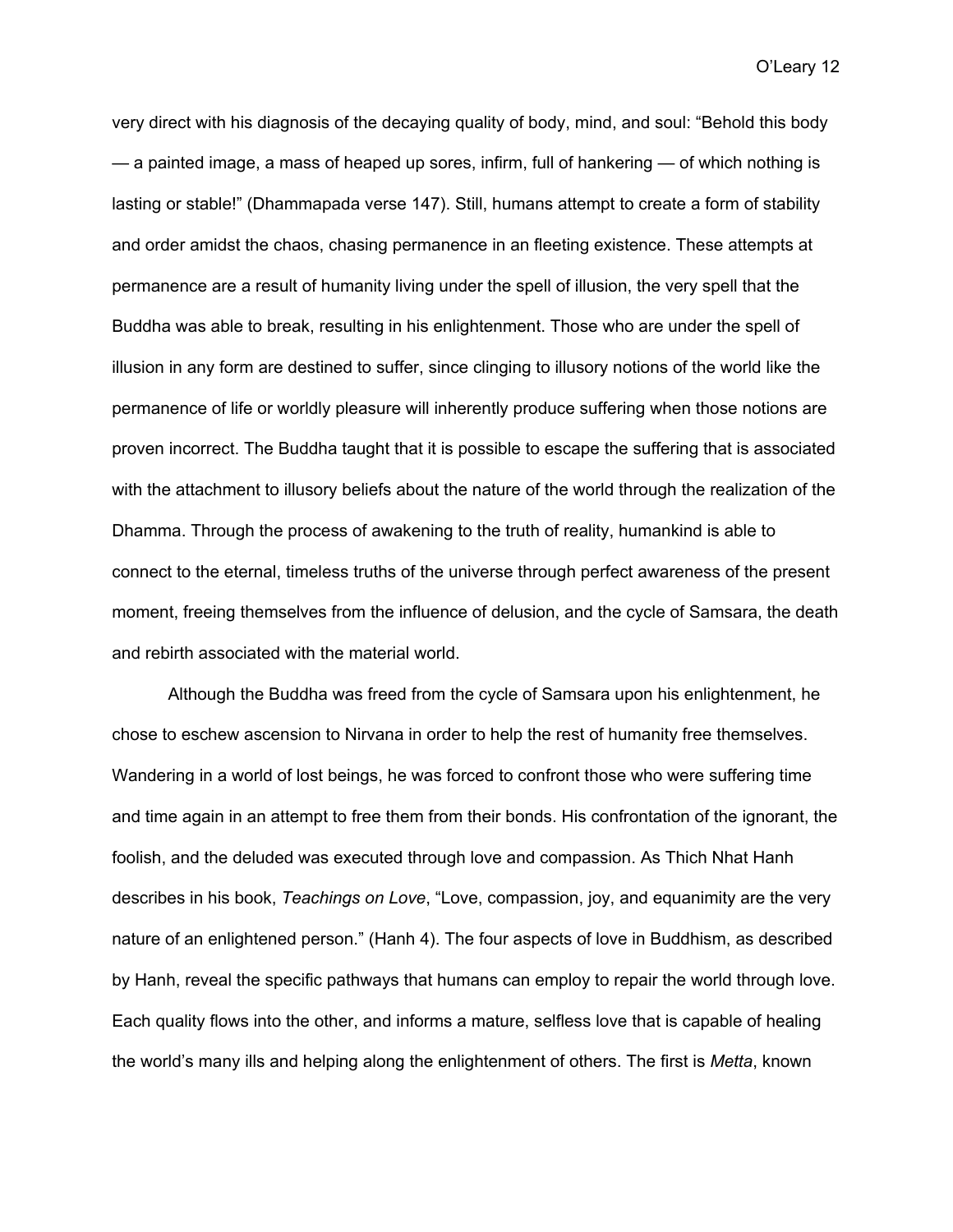commonly as "loving-kindness." This is the capacity to love, and the pure intention to love the object of affection, free from self-serving forms of attachment. This is an intentional practice that matured as a result of meditative contemplation and lived effort. The process of cultivating loving-kindness begins with feeling a sense of unconditional love for those with whom you already feel a close bond with, but eventually cultivating that love and extending it to strangers, or even those who have wronged you.

The second is *Karuna*, or compassion. Compassion arises from the recognition of suffering in another, allowing the practitioner to be present with that suffering in the hopes of lessening it. It is important to note that this does not involve taking on the suffering as one's own, but rather bolstering the sufferer against the tide of their pain with listening, understanding, and helpful words or actions. Compassion is both an internal and external practice. Internally the practitioner focuses on compassionate thoughts, as they naturally flow into the external practice of compassionate words and actions. Grounded in the strength of the Dhamma, the practitioner is able to confront and help bear suffering without suffering themselves, contributing to the cessation of suffering for all humanity.

The third is *Mudita*, or joy. Joy is the quality of finding happiness in the present moment, such that you are able to experience fully the miracles hiding in plain sight. Joy connects to wellbeing and the awareness of that wellbeing. The ability to find pleasure in the working condition of your body, the green of the trees, or the delight in a child's smile are all forms of joy. The discerning factor is the focus on the here and now, and the transformation of the mundane into a site for love. Developing Joy allows one to draw more readily from the well of love and pleasure that continually surrounds their daily lives.

The fourth and final dimension of love is *Upeksha*, or equanimity. This is the ability to be impartial in love, sharing it without being attached to whom you share it with. A good example is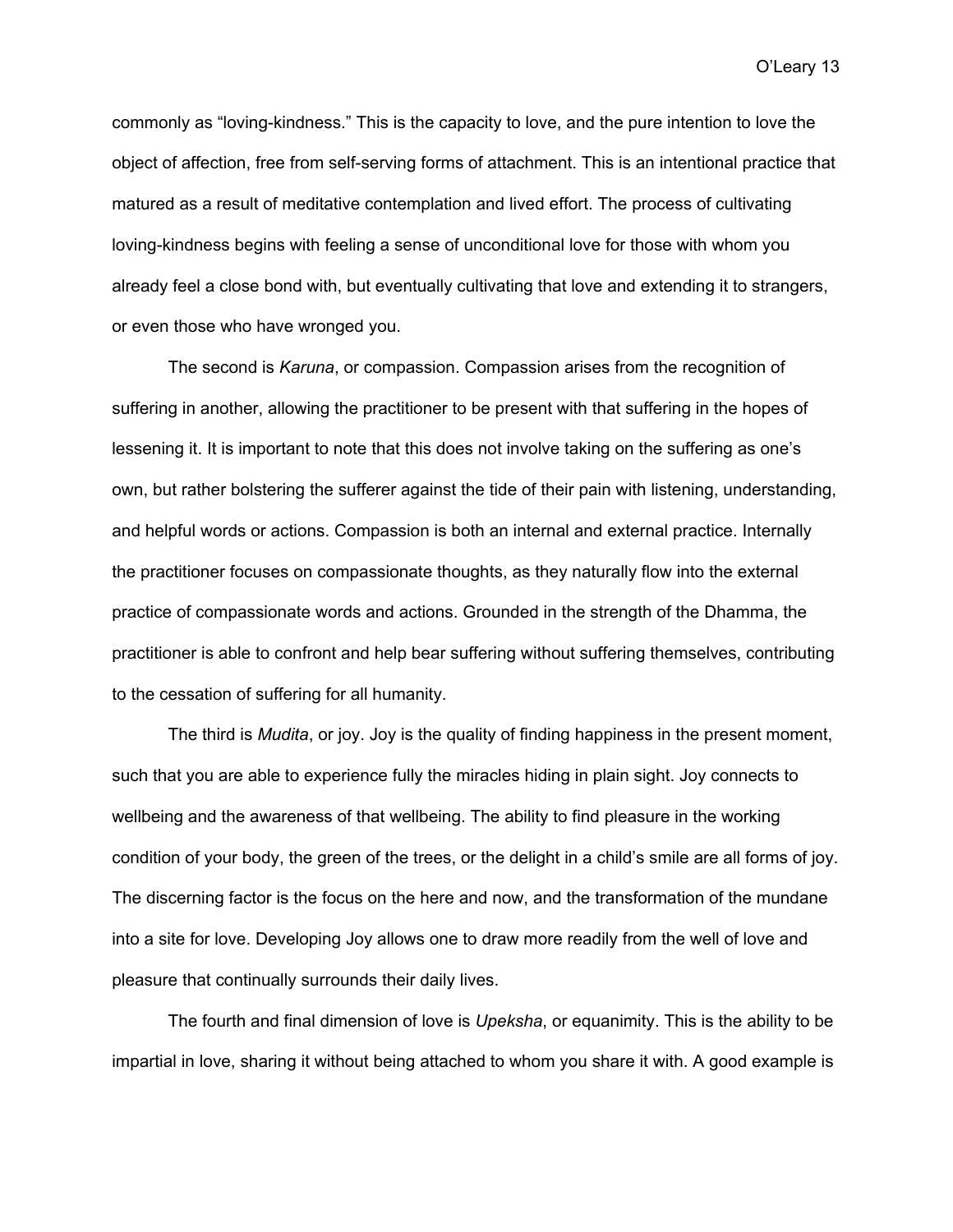that of parents, who must be able to love their children equally and settle disputes between them, without showing favoritism or disproportionate punishment. *Upeksha* can also be translated as inclusiveness, for it is the quality of love that allows for love to be shared across the entirety of all living beings. Developing inclusiveness in love transcends the boundaries of self, attachment, and circumstance, allowing the practitioner to share that love to the widest degree possible. In that way the practitioner does not discriminate against others for their external qualities, seeing each and every living thing as worthy of love because of the shared condition of aliveness within them.

Loving-kindness, compassion, joy, and inclusiveness are all essential aspects of love, and no love is complete unless all four aspects are present. Harnessing the four qualities of love, the Buddhist practitioner is able to help bear the suffering of the world with tenderness and care, lessening the burden for others. As much as the differing qualities flow into each other, the realization of the Dharma and the attainment of enlightenment naturally flows into love for every living being, in all its dimensions. The Buddha called directly for this love in the "Discourse on Loving-Kindness", the Karaniya Metta Sutta: "Let him radiate boundless love towards the entire world — above, below, and across — unhindered, without ill will, without enmity" (8). It is important to note, however, that this love is equally extended towards oneself. As Sharon Salzberg, Buddhist teacher, author, and specialist in the area of loving-kindness, asserts, "You yourself, as much as anybody in the entire universe, deserve your love and affection."

Buddhism was an earth-shattering force in its time, and continues to influence history and culture to this day. It has thrived throughout periods of instability and war, with adherents including royalty and aristocracy, beggars and peasants. Buddhism stresses praxis, an engaged focus on making the leap from text to the real world, applying the wisdom that has been handed down instead of developing abstract understanding. Throughout my college experience I have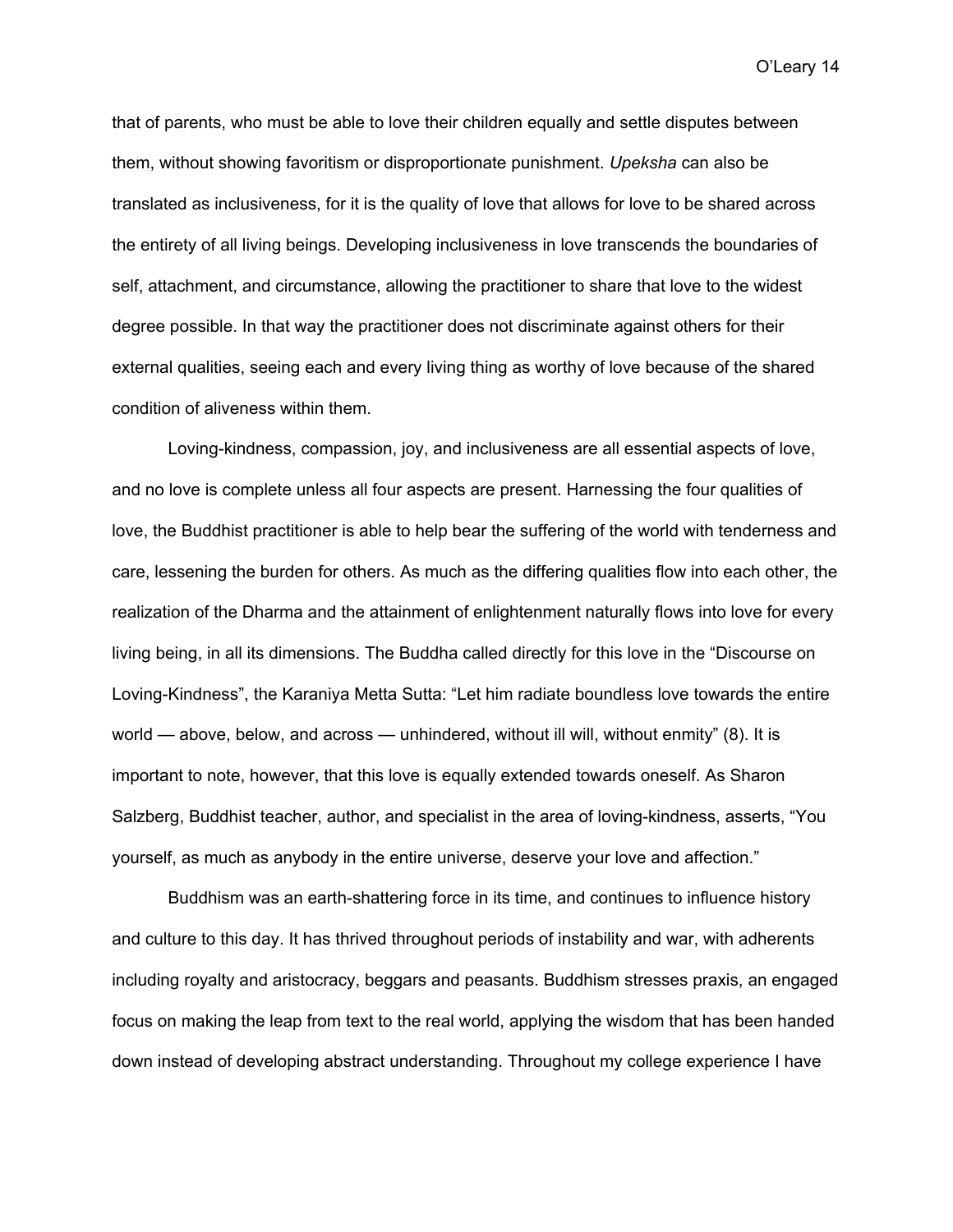been exploring Buddhist philosophy as I tried to become a mature and capable artist. I genuinely feel the tradition has enriched my worldview and helped me through the difficult realities of life. The realization of impermanence was something that awakened very early in my life, and mostly is associated with fear of death. It really breaks my heart that everything I love is subject to cessation. Trying to deeply engage with Buddhist practice came out of a desire for answers, for purpose, and for acceptance. In the process of adopting Buddhist practices, I have been better able to contextualize life and its purpose within the boundaries of impermanence, and develop a *Modus Operandi* that encompasses that truth.

Buddhism encourages up to temper our observations of the world and act in accordance to the Dhamma. The field on which I was able to carry out the moment-to-moment engagement with the lessons of this tradition was in the dance studio. Meditation and mindfulness helped me get through tough days of dance, or days where the realities of being a person came crashing into the studio where I tried to just be a dancer. Buddhist philosophy grounded my search for artistic expression, and informed the areas of inquiry that I wanted to pursue in my piece and throughout my life. More than that, it has shown me that dance is just one more playing field on which I can develop my insight and awareness. Even if I haven't found enlightenment, I can confidently say that the practice of Buddhist philosophy and tradition has been a source of happiness, growth, and refuge.

#### *Praxis in Movement: the Creation of Walking Each Other Home*

I have been thinking about what I wanted to create for my senior project for almost the entirety of my college career. The consistent structure of the Senior Project process was a big advantage, since I was able to observe how each senior class put together their pieces. Each dancer in the program is required to take part in two choreography processes, with each senior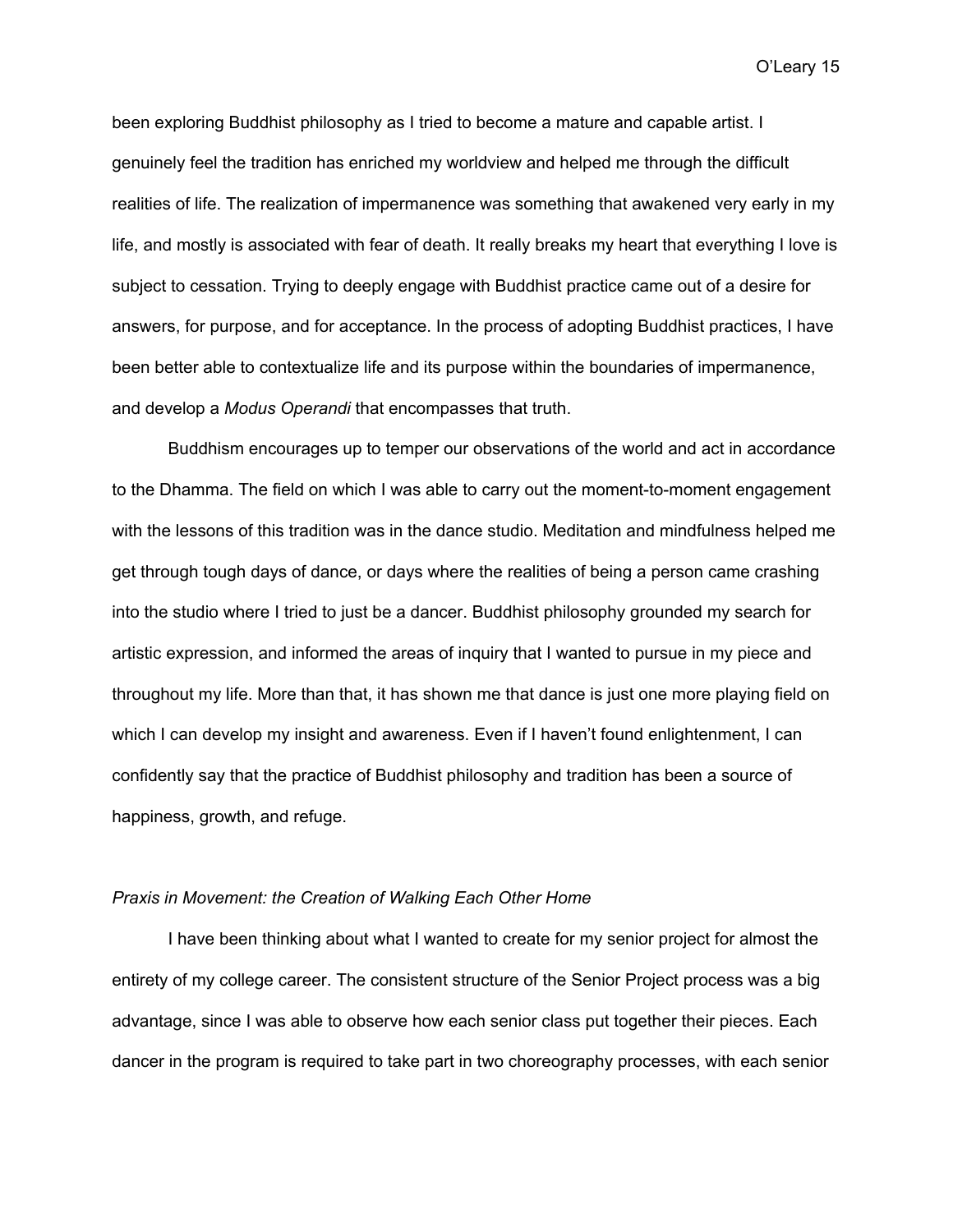leading their own process that leads to the performance of their piece. By being in past senior's pieces I was made aware of the challenges of making a piece, as well as how each choreographer tried to realize their vision. It also begged the question, increasingly with each set of processes: given that I had the space to present a message, whatever I wanted, what did I want to say? With that implicit mandate to dream up a worthwhile piece, the seeds of my piece started to take root. I have always been very inspired by music, and the themes I wanted to explore solidified through the process of finding songs that inspired me to create. The music I started with is very different from the final music I used, but two pieces in particular stayed and informed where I wanted to go. "Long Time Traveller" by the Wailin' Jennys, my first song, uses a cappella voices in order to create a sense of unity and an otherworldly quality. The main refrain proclaims a feeling of transcendence, present for but free from the human condition: "*I'm a long time travellin' here below I'm a long time travellin' away from home.*

*I'm a long time travellin' here below to lay this body down."*

Hearing this song was a defining moment in choosing the idea that I wanted to pursue. The sentiment that we are spiritual beings having a human experience seemed like a good starting place, in order to ground the audience before taking them on a journey. The Dharma is seen as a refuge in Buddhist thinking, rising above the impermanent components of the world. I wanted the first image to be one of calm, unified abiding in that refuge. Using this interpretation as the thesis, the natural antithesis was a view of life as suffering and the reactionary impulse of mindless beings. This view can be summed up nicely in the Buddhist conception of *mara*, or delusion. In an attempt to show a point-counterpoint, I wanted to begin with an image of perfect wholeness, then suddenly drop into a world of loss and suffering. Originally I used a very lyrical, literal song that focused on a feeling of failure and not knowing how to handle the enormity of life to portray the world of *mara*. As the process continued, however, I wanted to lean on words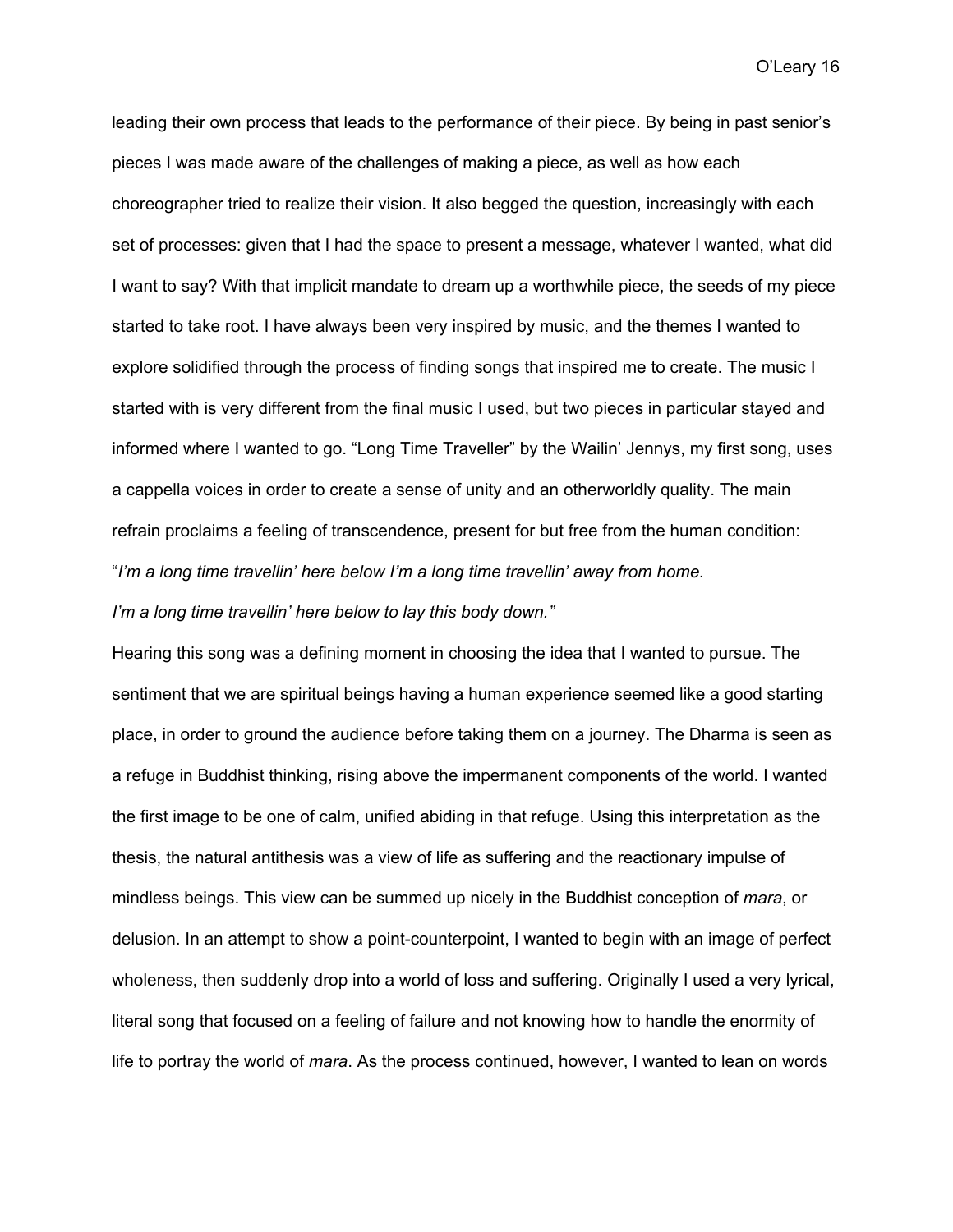less, and I changed my music to something that conveyed stress, anxiety, and being lost, using an electronic vocal track that was continually shorted and augmented. I felt like the crux of the piece was the moment of synthesis, or a re-realization of the universal nature of the individual. Musically this was inspired by the song "Move On", from the musical *Sunday in the Park with George*. A song very near to my heart for many years now, the message of casting aside doubt and embracing the process of living generously has appealed to me through every tumultuous period of my life. From the beginning I knew I wanted to use this song as a way to bridge the gap between a deluded and awakened state of being. Once I had completed the return to an idyllic universal whole, I knew that I needed to create something that expressed sincere joy and happiness, but had little idea of what that would entail. Still, I came into the process armed with a tentative structure and plenty of pathways for exploration.

With the Buddhist ideals bouncing in my head being highlighted by the end of my college career and the continued effort to find refuge in this crazy world, I wanted to explore a hypothetical path to enlightenment in order to get at a possible compass for my own life. I realized that in order to do that, I would need to go to the other extreme, and explore the depth of suffering and delusion. I did not intend for the journey, even if it included each component, to be representative of my "answer" to all these big questions. I really wanted it to just be another stab at the truth. Given the open and allowing nature of the senior project process, I used the studio time we had as a way to conduct research. I began my senior piece construction by asking the dancers "what makes life worth it? What moments, big or small, take you out of your day-to-day drama and give you a sense of joy or peace?" Using conversation as a way of bringing out ideas, I asked a big question like that every other rehearsal or so, engaging with my dancers to get at a better understanding of the themes I wanted to explore. In the conversation about the things that lend value to living, a common theme of connection to others occurred.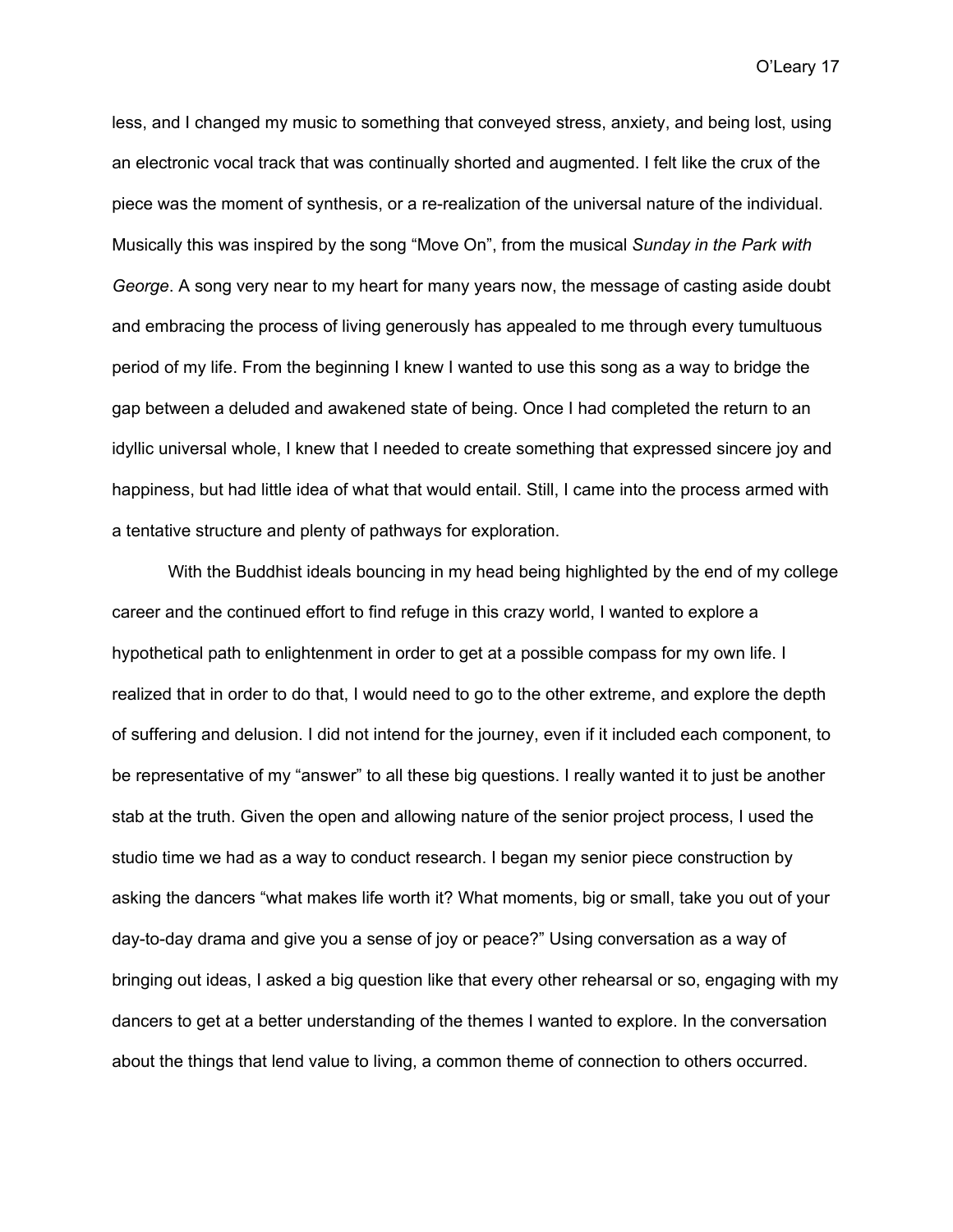Family and friends were often cited as the means of joy, and the buffer against the hardships of life. The act of dancing, which is obviously a shared joy among the group, was also held up as a central experience that lent worth to the act of living. Dance was valued as an individual form of liberation from the mental models that often interfere with the act of awakened experience. In addition, it was a means of facilitating connection to the self, the community, and universal principles. On the other hand, we all recognized the painful realities of the existence we were all engaged in, both in our individual struggles and each of the particular variations of the human condition we had contended with at this point in our lives. I often joked to my roommate that I had a captive audience for all of my existential worries, but in truth I could only try to create as open a forum as possible, then synthesize the results of our discussions and dance-making. In talking with my dancers, we explored what makes us whole, as well as the things that can make us feel insignificant or trapped. It was important for me to listen as openly as I could, not muddying the ideas as they came out. I recognized that my dancers were using their time and presence to help me bring this piece to life, and I really wanted to respect that commitment. More importantly, I didn't want a captive audience for a cast: I needed them to be on board for the ride, and the way I tried to get them on board was by jumping into it fully myself.

The philosophical foundation or artistic inquiry of my piece was very important to get right, but the actual creation of structure and choreography was a mental exercise that the dancers and I had to contend with as well. In the beginning I committed myself to always having some sort of choreography or area of focus ready when I came into rehearsal. I felt a strong need to have that, having seen how past seniors could struggle with a lack of preparation. Hoping to keep my dancers in the loop about this aspect, I tried to be very candid with them about the creative aspects that I was unclear about or struggling with. I wanted to zoom out as much as possible, retreating from the minutiae of the process and stay on the same page with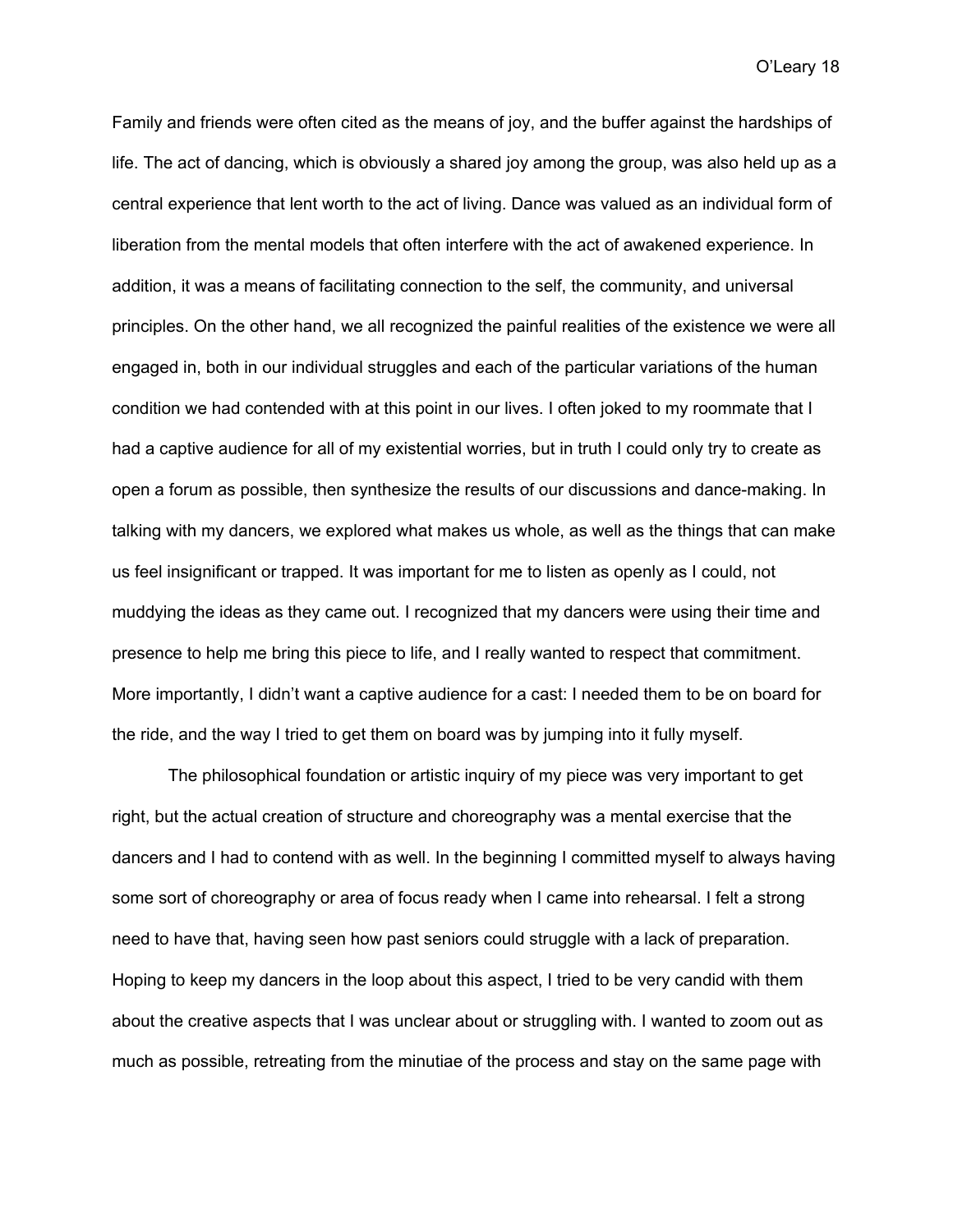the overall construction of the work. In addition to using conversation as an experiential means of discovery, I leaned heavily on my dancer's interpretations of theme and movement to shape what the piece became. Creating a dance piece is inherently a collaboration between the choreographer and the dancers, and I wanted to lean into that as much as I could. The options for doing so were endless, and I employed many different means and iterations of collaboration to achieve what I felt was a clear, concise version of what I wanted to convey. The most common method of collaboration I used was offering a piece of choreography that I created beforehand, then have them manipulate it along guidelines I set. This allowed me to see what stood out to them in the movement, what they shied away from, and the potential nuance that could be achieved through further manipulation. We created simple gestures, which we combined into one big wordbank and created original movement phrases with. Sometimes I would give them only upper or lower body movements, and ask them to come up with the missing half. I was motivated to engage with these forms of collaboration, partly because of the need for efficient output of choreography, but the point of ultimate concern was feedback loops: in the viewing, manipulating, and reviewing of material, I was able to see what worked and what didn't over time. I was able to respond to gut instincts as to what the movement could be, and iterate until I had a version that spoke to me. Along the way I could reference what we said in discussion, or use imagery that felt along the same lines. Usually it was hyperbolic, and I often felt the limits of speech to really get at what I was looking for. My answer to those limitations was to go over the top in the hopes that my dancers would return even half of what I was looking for, and keep turning up the expression until it reached a point that I was happy with. I wanted to speak to the entire range of emotion, texture, and clarity. I wanted to hit 1 and 10 on a 1-10 scale in the same piece, so I needed to condition my dancers to embrace subtlety and strength, nuance and abandon. One of the most rewarding aspects of the choreography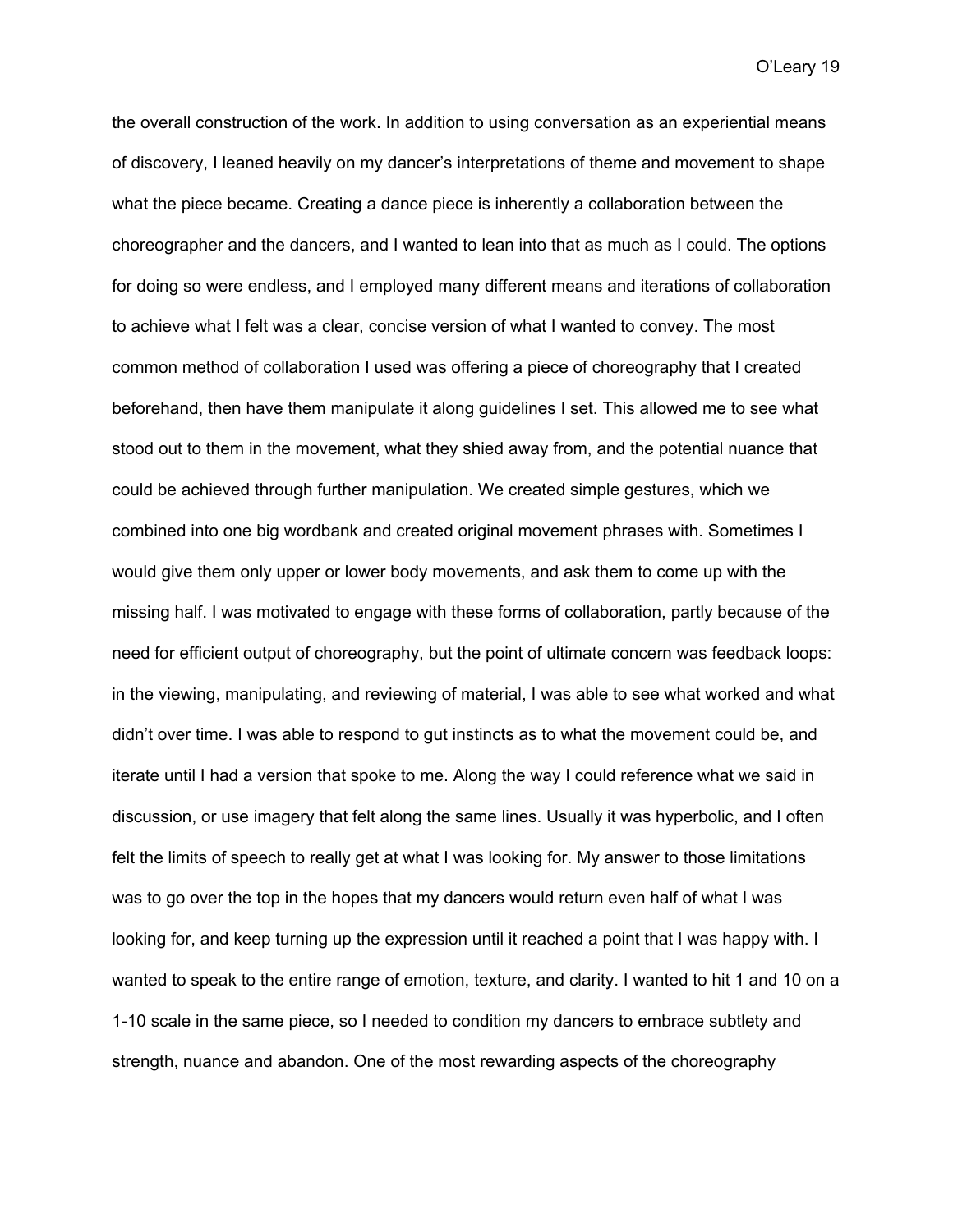process was watching how my dancers continually shed their reservations, trusting me more and more as they reached for greater levels of both exuberance and subtlety in movement.

Although I needed my dancers to trust me, I also needed to trust them. Nowhere was this more apparent than the last section of my piece, which I decided was going to be completely improvised. Chasing a feeling of pure and sincere love and joy, I decided that choreographing movement was antithetical to purity of emotion, so instead I let them dance in whatever way achieved that. The idea of two or three minutes of improvisation didn't sound that difficult to me, but it was one of, if not the most challenging aspects of this process. At first I just told them to dance with a feeling of joy and love, however they wanted. Frankly, that didn't work. I didn't know *why* it didn't work though, and we went through many cycles of confused, half-hearted dancing. It wasn't until one of my teachers, unprompted, told the seniors that if they intended to use improvisation in their piece, setting clear guidelines was key to success. In that moment I realized that my dancers weren't giving me what I wanted because I hadn't clearly defined what I wanted in the first place. Inspired by the directive, I decided to make a couple new guidelines for movement at a time, try that version of improvising out, and iterate as time went on. It was remarkable how my dancers were able to open up because they had clear tasks to accomplish. As we iterated it also opened them up to pursuing free movement, since they had a better idea of what they were chasing. The biggest challenge became my greatest joy, and I felt so much joy seeing them dance, as themselves and for each other.

As the rehearsal process progressed, I came up against the necessity of presenting a finished product. I always knew that it would have to occur at some point, but it was a jarring shift for me to go from focusing on ideas and exploration to focusing on making those ideas coherent, complex, and compelling. I felt a shift in my behavior, from a sense of being present for the process, aware of what was being expressed and teasing it out further, to being an active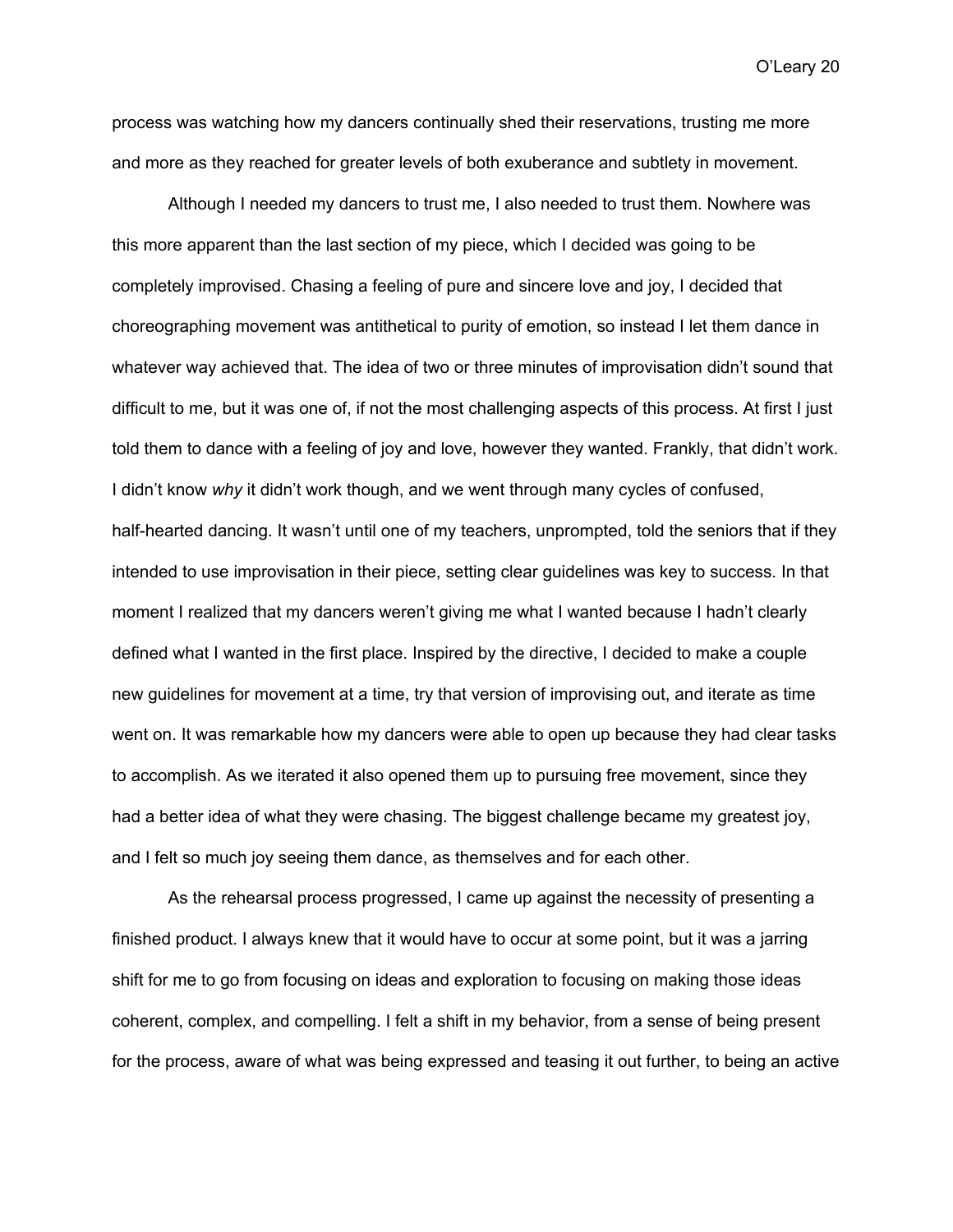wrangler of ideas, making them all fit into a neat narrative and frame. In some ways it was elucidating: I had the luxury of not making complete sense when I was in the early stages, and the room for potential growth was also room for confusion. My dancers, as I learned after the fact, had little idea what I was getting at at first, despite my frequent monologues on whatever aspect of the piece I was on that day. Honing in on a clear narrative arc helped a lot with that confusion. With a time crunch came increased motivation to distill my thoughts into a tangible form. That said, I did feel forced out of the mindful place that I was working from. While the ideas behind my piece certainly percolated for a long time, there was no neat bow in sight, and the implication behind a performance is that of a complete line of thinking. I began to retreat from honest exploration, choosing instead to focus on getting a rough draft done.

Frankly, this focus on product over process ultimately harmed both. Reflecting on the process with one of my dancers after the performances had ended, I mused about that shift from having an experience to making a product, and she was able to chart that shift in her process too. It changed my conduct in the studio, making me focus on how much time I had to finish instead of what feeling I was pursuing or how my dancers were reacting to my direction. While I'm thankful that I never blew up at them, I certainly became more tense, more demanding, and my excitement became tinged with an anxious overtone. As the gap between the potential of my piece and its final form shrank, I also began to become more judgemental about the overall quality of the piece. Was I really saying something necessary, or presenting a farcical regurgitation of an idea? Will anyone even "get" this? These questions and more became more frequent and nagging.

Thankfully, with the completion of the structure of the piece, I was able to relax into a more equanimous mindset. I was comforted by the completion of a full draft, and excited at the possibilities inherent in the stretching and molding of nuanced dancing. I have always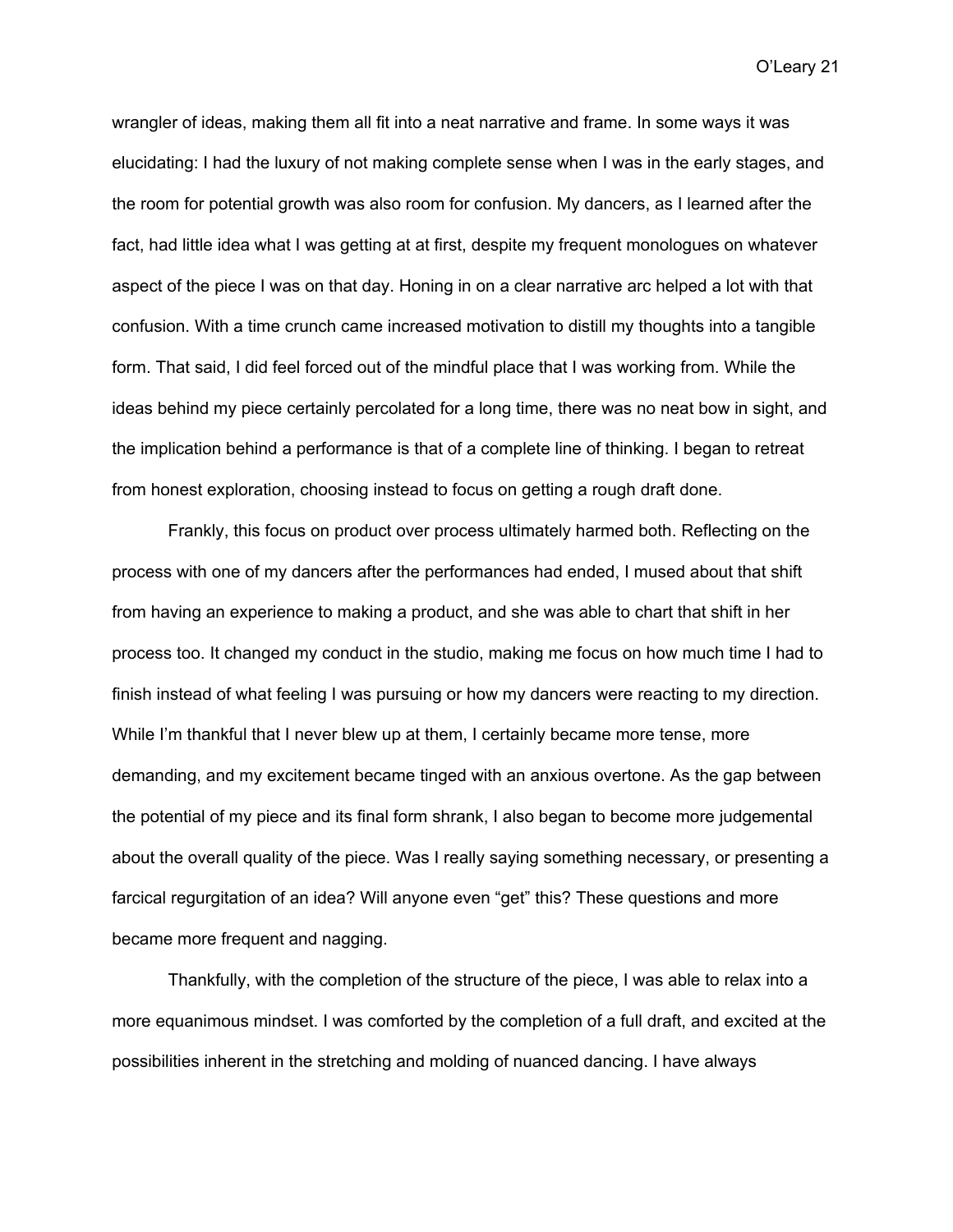considered myself to be a good editor, and having time to do that allayed my fears of being unprepared. I also had the chance to really push my dancers and see how far they could take the ideas I had presented them. As the show approached, I was able to embrace one of the true joys of choreography and one of the essential lessons of Buddhist thinking: letting go. Seeing the piece function independently from my controlling hands allowed me to relax my grip on what the piece was. The realization of the fleeting nature of the show also ingrained the lesson of non-attachment. There were two shows, and then the piece was gone, preserved only in recording and in memory. Letting that fact sink in made me realize that the process had been the real journey, and that my metric for success should be that my dancers and I had an experience that felt nurturing and enlightening. Free from the constraints of expectation and fear of failure, I was able to truly embody the words that I said to my dancers at the start of every rehearsal: "I'm really excited to be making a piece, and I'm really happy to be making it with you all." Viewing my piece on stage was a wonderful experience, not only because I was able to bask in the glory of having completed a big part of my senior year, but because I was able to reflect on each dancer, and how we had walked together and with each other throughout this process. I also felt such gratitude for the experience as a whole, knowing that I was in a very special environment that allowed me to undergo this journey in the first place.

Reflecting on the creation of my piece and its relationship to the ideas that sparked it, I've realized that, in fact, my creation never lived up to the teachings of Buddhist philosophy at all. Excited at the prospect of creation and eager to synthesize all that I had learned, I created a structure in my head, a preconceived notion of how I thought the path to liberation looked. In the early days of the process I was able to let that structure be, choosing instead to explore the inherent qualities of suffering as a result of attachment, awakened being, and the moment of realization that sparks the shift from one to the other. Faced with the pressures of performance,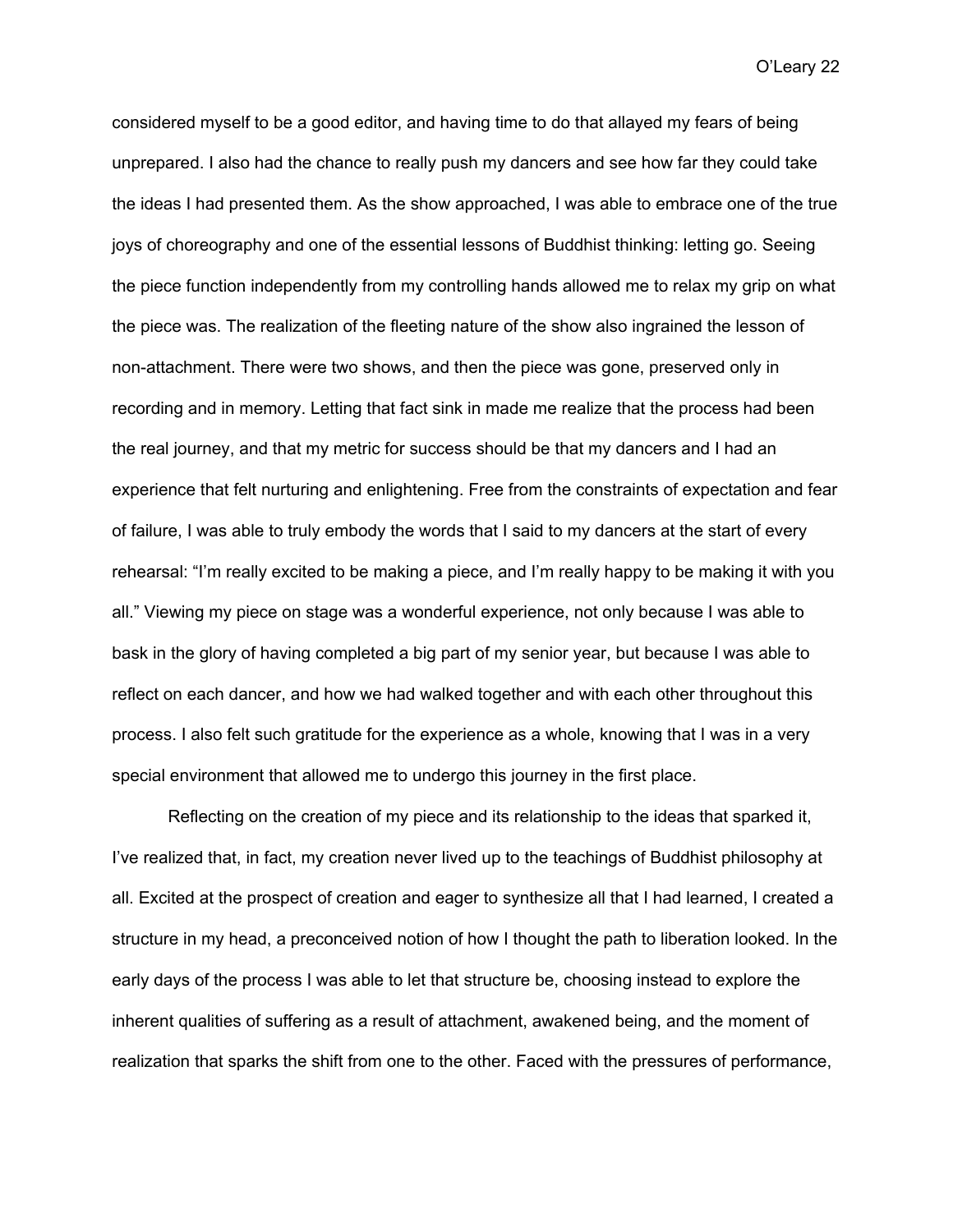I retreated back to that preconceived structure, stymying a genuine unfolding of ideas in the hopes of doing justice to a stilted version of Buddhist thought that had taken up residence in my mind. Even when I was able to set aside my grand ideas, they still consciously and unconsciously informed what I did in the studio, how I felt about what people did, and altered my perception of what exploration, productivity, and success looked like. I am thankful that in the final rehearsals, and in viewing the performances, I was able to let go of all my expectations and just experience the work. I felt love for my dancers, who worked incredibly hard to make this piece happen at all. I felt love for myself, for following through on an idea from start to finish, and putting in the effort to lead my dancers diligently. Most of all, I felt love for this life, this profession, and this world, for placing me in a position to explore what it means to walk through this life with awareness, curiosity, and passion.

At the outset of this paper, I believed that it would be proper to place my piece somewhere within the realm of what the Buddhists would call *upaya,* or "skillful means." As Taigen Dan Leighton describes, *upaya* "is an essential concept in Mahayana Buddhism. Skillful means, sometimes translated as tactfulness, expedients, or ingenuity, is the practice of applying awakening teaching to the diverse variety of students or practitioners" (Leighton 2004). As a sort of synthesis for my own learning over my college process, I attempted to reflect the Buddha nature, as I have understood it, as a deathless, transcendent state of being, rooted in compassionate love and free from the suffering of the material world. Branching out from abstract, textual understanding, I hoped that using my skills as a dancer and my conceptualization of Buddhist wisdom, I would be able to spark an understanding of enlightened thinking, if only in a small way. And so I engineered a concept that I thought would explain it, and carried out my process in order to service that concept. I had high ideals about speaking as a conduit of religious thought or reaching past my limited understanding and into the eternal, but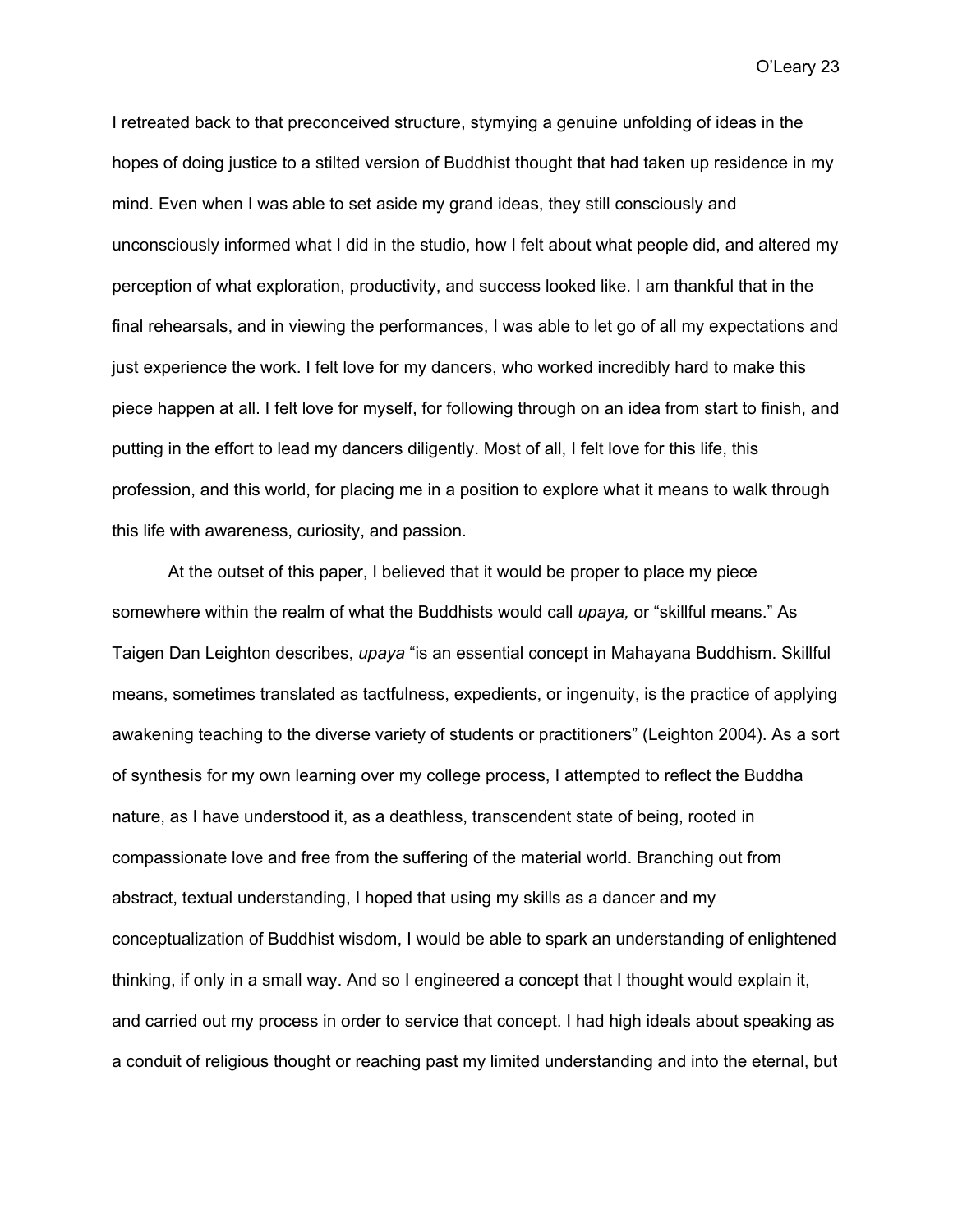in truth I'm fairly confident that that never happened. In the end I catered to some of the fundamental trappings of the mind: expectation, self-judgement, and attachment to a set of ideas that never really had solid grounding.

In looking back on my piece, I can see that what began as an attempt to teach became a very personal learning experience. Taking my best shot, I carried out an embodied, experiential practice of Buddhist thought. In many ways I didn't rise to the occasion, and I think my piece reflects that. But in many ways, too, the process of creating and grappling with my initial mental vision provided tangible examples of how my thinking was flawed, and pointed me towards the truth. So, too, did my interactions with my dancers, showing me both how fixation on the mind and its contents can negatively impact your conduct in the world, and how loving attention to the present moment can be a force for encouragement, joy, and growth. If nothing else, I am confident that my choreography would be appreciated by any follower of Buddhism as an example of the Noble Search, which is described in the Ariyapariyesana Sutta, one of the autobiographical accounts of the Buddha's awakening in the Pali canon:

"And what is the noble search? There is the case where a person, himself being subject to birth, seeing the drawbacks of birth, seeks the unborn, unexcelled rest from the yoke: Unbinding. Himself being subject to aging... illness... death... sorrow... defilement, seeing the drawbacks of aging... illness... death... sorrow... defilement, seeks the aging-less, illness-less, deathless, sorrow-less, undefiled, unexcelled rest from the yoke: Unbinding. This is the noble search."

The path is made by walking, and *Walking Each Other Home* represents a small portion of the road I have carved, consciously and unconsciously, as I journey through this life.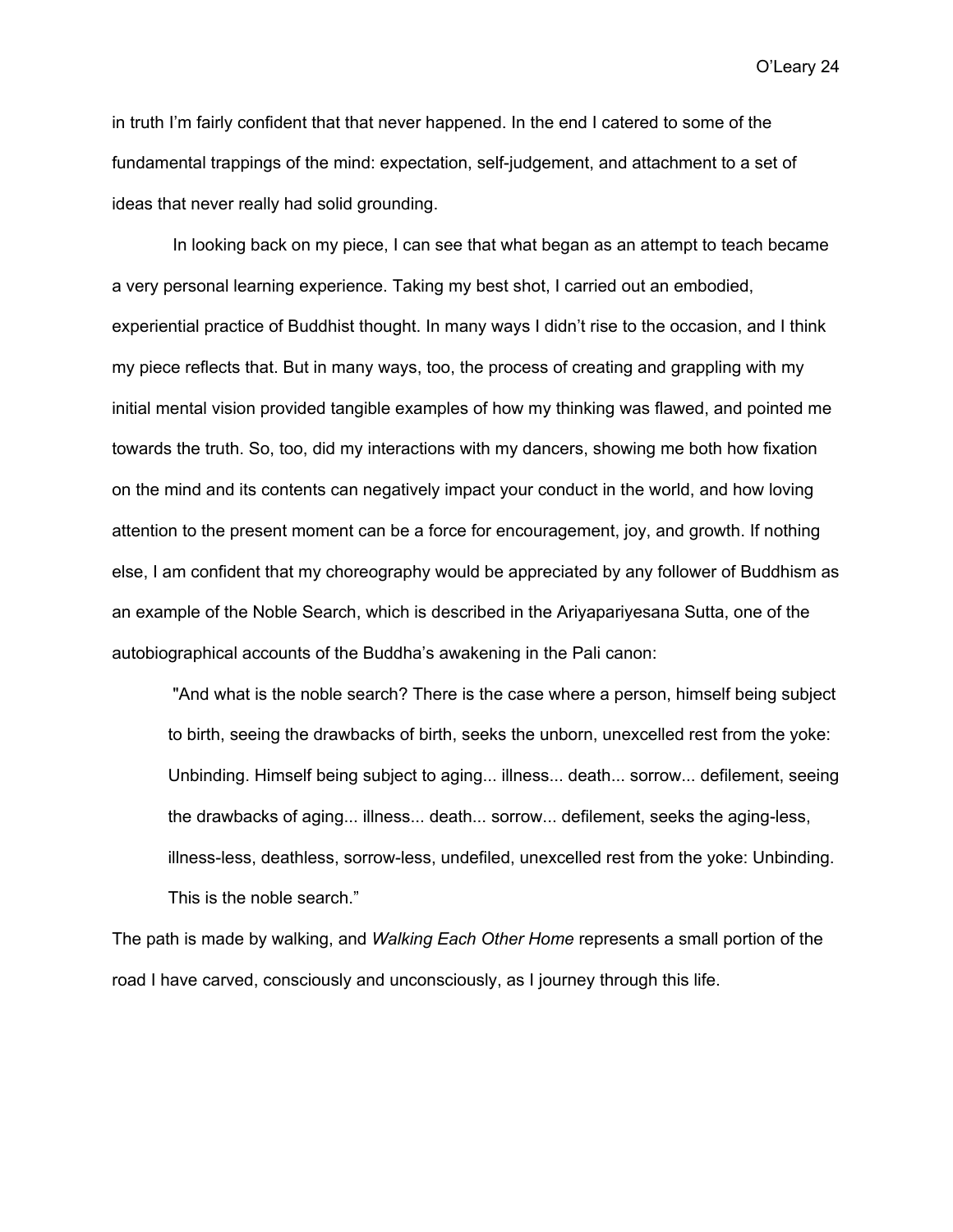#### Works Cited

"Ariyapariyesana Sutta: The Noble Search" (MN 26), translated from the Pali by Thanissaro

Bhikkhu. Access to Insight (BCBS Edition), 30 November 2013,

<http://www.accesstoinsight.org/tipitaka/mn/mn.026.than.html>

Benjamin, Meredith. "Transforming Myths, Then and Now: Martha Graham Dance Company at the Joyce." The Advocate, 4 Oct. 2015,

gcadvocate.com/2013/03/28/transforming-myths-then-and-now-martha-graham-dance-c ompany-at-the-joyce/.

"Buddhism for Beginners." Tales of Genji, 2013,

[www.taleofgenji.org/buddhism\\_for\\_beginners.html.](http://www.taleofgenji.org/buddhism_for_beginners.html)

"Dhammacakkappavattana Sutta: Setting the Wheel of Dhamma in Motion" (SN 56.11),

translated from the Pali by Thanissaro Bhikkhu. Access to Insight (BCBS Edition), 30

November 2013, <http://www.accesstoinsight.org/tipitaka/sn/sn56/sn56.011.than.html> .

"Evil and Suffering - Revision 2 - GCSE Religious Studies - BBC Bitesize." BBC News, BBC,

[www.bbc.com/bitesize/guides/znxpr82/revision/2](http://www.bbc.com/bitesize/guides/znxpr82/revision/2).

Jurgensen, Knud Arne. "August Bournonville- The Man and the Artist." Bournonville.com, www.bournonville.com/bournonville13.html.

"Karaniya Metta Sutta: The Discourse on Loving-kindness" (Sn 1.8), translated from the Pali by Piyadassi Thera. Access to Insight (BCBS Edition), 29 August 2012,

http://www.accesstoinsight.org/tipitaka/kn/snp/snp.1.08.piya.html .

Leighton, Taigen Dan. "An Introduction to Skillful Means." Mountain Source Sangha, 2004,

[www.mtsource.org/articles/skillful.htm](http://www.mtsource.org/articles/skillful.htm).

O'Brien, Barbara Hoetsu, and Soto Zen Buddhism. "Who Was Siddhārtha Gautama, the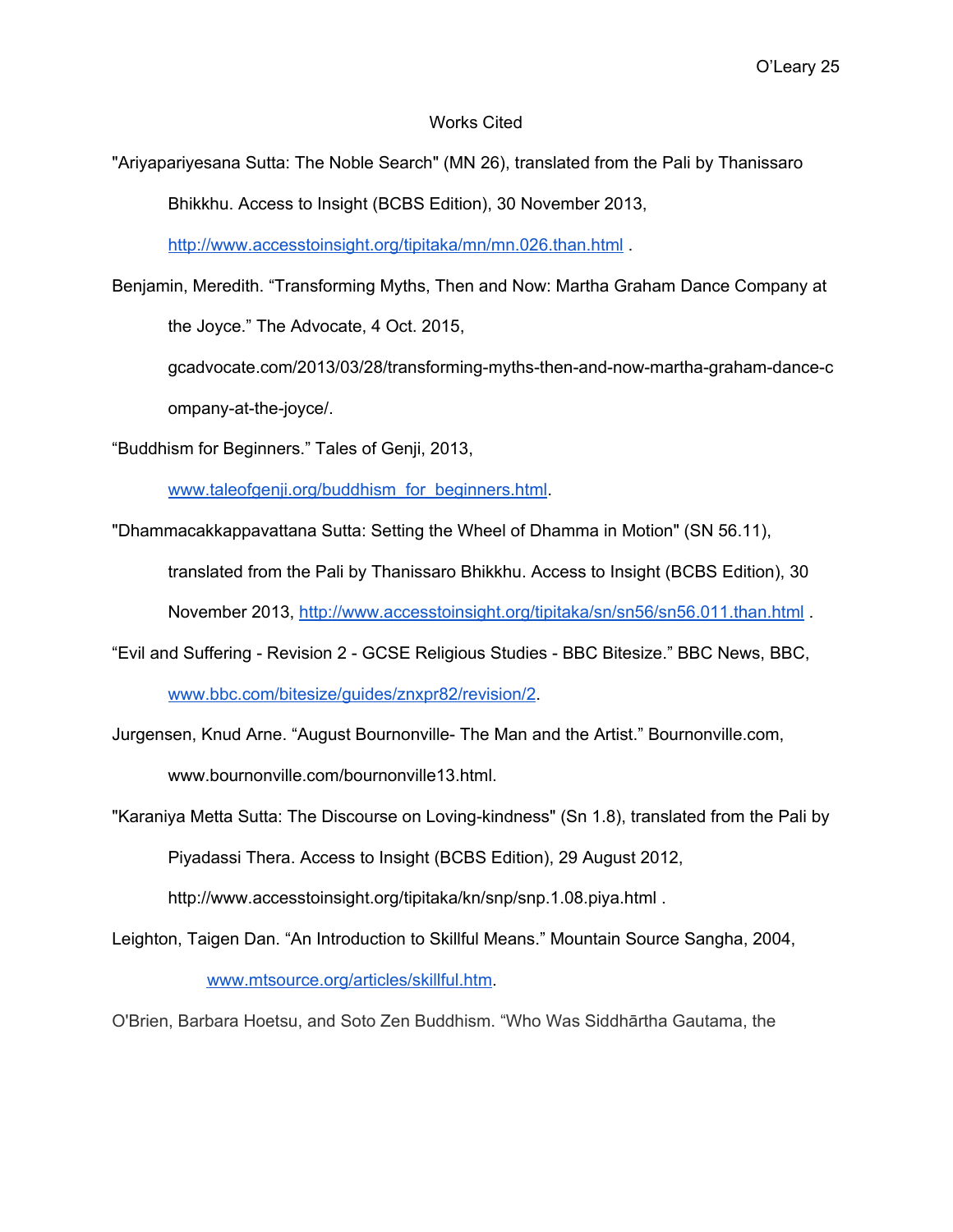Historical Buddha?" *Lion's Roar*, 29 May 2018,

www.lionsroar.com/who-was-the-buddha/.

O'Brien, Barbara. "How Did the Buddha Reach Enlightenment?" ThoughtCo, ThoughtCo, 21 June 2018, www.thoughtco.com/the-enlightenment-of-the-buddha-449789.

"Revelations." Alvin Ailey American Dance Theater, 12 Apr. 2019,

www.alvinailey.org/performances/repertory/revelations.

- Salzberg, Sharon. "Sharon Salzberg Quotes (Author of Lovingkindness)." *Goodreads*, Goodreads, www.goodreads.com/author/quotes/17208.Sharon\_Salzberg.
- Sullivan, Lawrence E. "Seeking an End to the Primary Text" or "Putting an End to the Text as Primary." In *Beyond the Classics? Essays in Religious Studies and Liberal Education*, eds. F. E. Reynolds and S. L. Burkhalter. Atlanta, GA: Scholars Press, 1990.
- "The Dhammapada: The Buddha's Path of Wisdom", translated from the Pali by Acharya Buddharakkhita, with an introduction by Bhikkhu Bodhi. Access to Insight (BCBS Edition), 30 November 2013,

<http://www.accesstoinsight.org/tipitaka/kn/dhp/dhp.intro.budd.html>.

- "The Four Immeasurable Minds." *Teachings on Love*, by Hạnh Thich Nhất, ReadHowYouWant, 2008, pp. 1–9.
- "Upatissa-pasine: Upatissa's (Sariputta's) Question" (Mv 1.23.1-10), by Thanissaro Bhikkhu. Access to Insight (BCBS Edition), 30 November 2013,

<http://www.accesstoinsight.org/tipitaka/vin/mv/mv.01.23.01-10.than.html>

Young, Tricia Henry. "Teaching Dance History with Access to Primary Materials." Dance Heritage Coalition, Jan. 2010, danceheritage.org/teachingdancehistory.pdf. A White Paper for the Dance Heritage Coalition's National Dance Heritage Leadership Forum